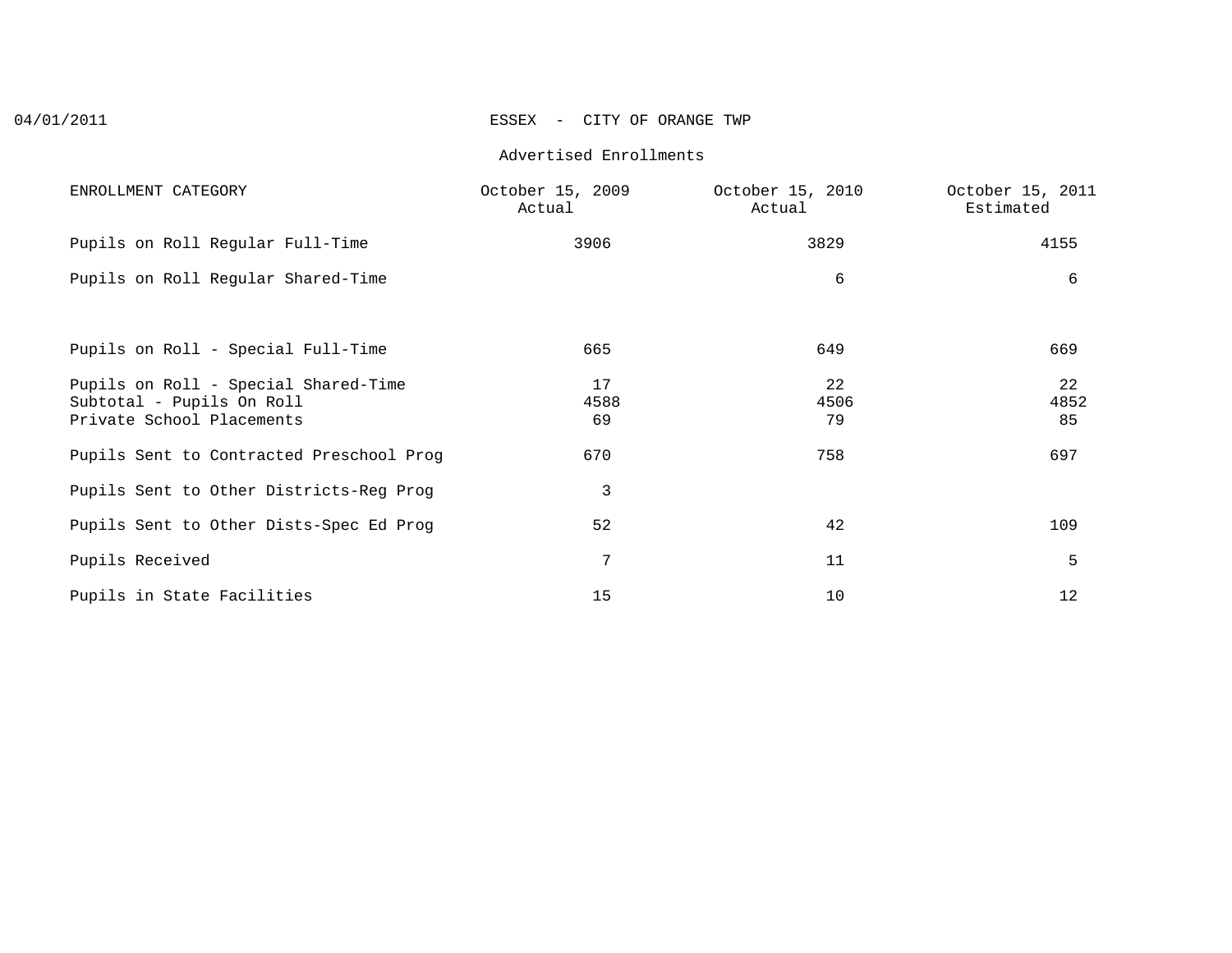## ESSEX - CITY OF ORANGE TWP

Advertised Revenues

| $10 - 303$<br>350,000<br>800,000<br>$10 - 1210$<br>9,660,225<br>10,046,634<br>$10 - 1300$<br>54,981<br>70,681<br>61,696<br>$10-1$ XXX<br>$10-1XXX$<br>595,547<br>130,000<br><b>SUBTOTAL</b><br>10,247,315<br>10,372,449<br>$10 - 3116$<br>2,271,798<br>$10 - 3131$<br>498,077<br>432,340<br>$10 - 3132$<br>2,607,194<br>1,498,267<br>Educational Adequacy Aid<br>2,282,887<br>$10 - 3175$<br>$10 - 3176$<br>48,839,553<br>59,588,152<br>10-3177<br>1,876,687<br>Categorical Transportation Aid<br>$10 - 3121$<br>578,851<br>56,672,160<br>63,801,646<br>$10 - 4200$<br>137,128<br>128,560<br>$16 - 4520$<br>10,479,069<br>Equalization Aid - ARRA GSF<br>$17 - 4521$<br>405,660<br>$18 - 4522$<br>11,021,857<br>128,560<br>367,342<br>$-1, 288, 042$<br>76,778,424<br>74,894,863<br>$20-1XXX$<br>99,439<br>$20 - 3211$<br>$20 - 3218$<br>119,626 | Budget Category                                 | Account | $2009 - 10$<br>Actual | $2010 - 11$<br>Revised | $2011 - 12$<br>Anticipated |
|--------------------------------------------------------------------------------------------------------------------------------------------------------------------------------------------------------------------------------------------------------------------------------------------------------------------------------------------------------------------------------------------------------------------------------------------------------------------------------------------------------------------------------------------------------------------------------------------------------------------------------------------------------------------------------------------------------------------------------------------------------------------------------------------------------------------------------------------------|-------------------------------------------------|---------|-----------------------|------------------------|----------------------------|
|                                                                                                                                                                                                                                                                                                                                                                                                                                                                                                                                                                                                                                                                                                                                                                                                                                                  | OPERATING BUDGET                                |         |                       |                        |                            |
|                                                                                                                                                                                                                                                                                                                                                                                                                                                                                                                                                                                                                                                                                                                                                                                                                                                  | Budgeted Fund Balance - Operating Budget        |         |                       |                        |                            |
|                                                                                                                                                                                                                                                                                                                                                                                                                                                                                                                                                                                                                                                                                                                                                                                                                                                  | Revenues from Local Sources:                    |         |                       |                        |                            |
|                                                                                                                                                                                                                                                                                                                                                                                                                                                                                                                                                                                                                                                                                                                                                                                                                                                  | Local Tax Levy                                  |         |                       |                        | 10,247,567                 |
|                                                                                                                                                                                                                                                                                                                                                                                                                                                                                                                                                                                                                                                                                                                                                                                                                                                  | Tuition                                         |         |                       |                        | 50,000                     |
|                                                                                                                                                                                                                                                                                                                                                                                                                                                                                                                                                                                                                                                                                                                                                                                                                                                  | Interest Earned on Capital Reserve Funds        |         |                       |                        |                            |
|                                                                                                                                                                                                                                                                                                                                                                                                                                                                                                                                                                                                                                                                                                                                                                                                                                                  | Unrestricted Miscellaneous Revenues             |         |                       |                        | 165,000                    |
|                                                                                                                                                                                                                                                                                                                                                                                                                                                                                                                                                                                                                                                                                                                                                                                                                                                  |                                                 |         |                       |                        | 10,462,567                 |
|                                                                                                                                                                                                                                                                                                                                                                                                                                                                                                                                                                                                                                                                                                                                                                                                                                                  | Revenues from State Sources:                    |         |                       |                        |                            |
|                                                                                                                                                                                                                                                                                                                                                                                                                                                                                                                                                                                                                                                                                                                                                                                                                                                  | School Choice Aid                               |         |                       |                        |                            |
|                                                                                                                                                                                                                                                                                                                                                                                                                                                                                                                                                                                                                                                                                                                                                                                                                                                  | Extraordinary Aid                               |         |                       |                        | 432,340                    |
|                                                                                                                                                                                                                                                                                                                                                                                                                                                                                                                                                                                                                                                                                                                                                                                                                                                  | Categorical Special Education Aid               |         |                       |                        | 2,643,417                  |
|                                                                                                                                                                                                                                                                                                                                                                                                                                                                                                                                                                                                                                                                                                                                                                                                                                                  |                                                 |         |                       |                        | 2,282,887                  |
|                                                                                                                                                                                                                                                                                                                                                                                                                                                                                                                                                                                                                                                                                                                                                                                                                                                  | Equalization Aid                                |         |                       |                        | 59, 223, 138               |
|                                                                                                                                                                                                                                                                                                                                                                                                                                                                                                                                                                                                                                                                                                                                                                                                                                                  | Categorical Security Aid                        |         |                       |                        |                            |
|                                                                                                                                                                                                                                                                                                                                                                                                                                                                                                                                                                                                                                                                                                                                                                                                                                                  |                                                 |         |                       |                        |                            |
|                                                                                                                                                                                                                                                                                                                                                                                                                                                                                                                                                                                                                                                                                                                                                                                                                                                  | SUBTOTAL                                        |         |                       |                        | 64,581,782                 |
|                                                                                                                                                                                                                                                                                                                                                                                                                                                                                                                                                                                                                                                                                                                                                                                                                                                  | Revenues from Federal Sources:                  |         |                       |                        |                            |
|                                                                                                                                                                                                                                                                                                                                                                                                                                                                                                                                                                                                                                                                                                                                                                                                                                                  | Medicaid Reimbursement                          |         |                       |                        | 148,695                    |
|                                                                                                                                                                                                                                                                                                                                                                                                                                                                                                                                                                                                                                                                                                                                                                                                                                                  | Equalization Aid - ARRA ESF                     |         |                       |                        |                            |
|                                                                                                                                                                                                                                                                                                                                                                                                                                                                                                                                                                                                                                                                                                                                                                                                                                                  |                                                 |         |                       |                        |                            |
|                                                                                                                                                                                                                                                                                                                                                                                                                                                                                                                                                                                                                                                                                                                                                                                                                                                  | Education Jobs Fund                             |         |                       |                        | 2,229,232                  |
|                                                                                                                                                                                                                                                                                                                                                                                                                                                                                                                                                                                                                                                                                                                                                                                                                                                  | SUBTOTAL                                        |         |                       |                        | 2,377,927                  |
|                                                                                                                                                                                                                                                                                                                                                                                                                                                                                                                                                                                                                                                                                                                                                                                                                                                  | Adjustment for Prior Year Encumbrances          |         |                       |                        |                            |
|                                                                                                                                                                                                                                                                                                                                                                                                                                                                                                                                                                                                                                                                                                                                                                                                                                                  | Actual Revenues (Over)/Under Expenditures       |         |                       |                        |                            |
|                                                                                                                                                                                                                                                                                                                                                                                                                                                                                                                                                                                                                                                                                                                                                                                                                                                  | TOTAL OPERATING BUDGET                          |         |                       |                        | 78, 222, 276               |
|                                                                                                                                                                                                                                                                                                                                                                                                                                                                                                                                                                                                                                                                                                                                                                                                                                                  | GRANTS AND ENTITLEMENTS                         |         |                       |                        |                            |
|                                                                                                                                                                                                                                                                                                                                                                                                                                                                                                                                                                                                                                                                                                                                                                                                                                                  | Revenues from Local Sources                     |         |                       |                        |                            |
|                                                                                                                                                                                                                                                                                                                                                                                                                                                                                                                                                                                                                                                                                                                                                                                                                                                  | Revenues from State Sources:                    |         |                       |                        |                            |
|                                                                                                                                                                                                                                                                                                                                                                                                                                                                                                                                                                                                                                                                                                                                                                                                                                                  | Early Childhood Program Aid - Pr Year Carryover |         |                       |                        | 301,273                    |
|                                                                                                                                                                                                                                                                                                                                                                                                                                                                                                                                                                                                                                                                                                                                                                                                                                                  | Preschool Education Aid - Pr Yr Carryover       |         |                       |                        |                            |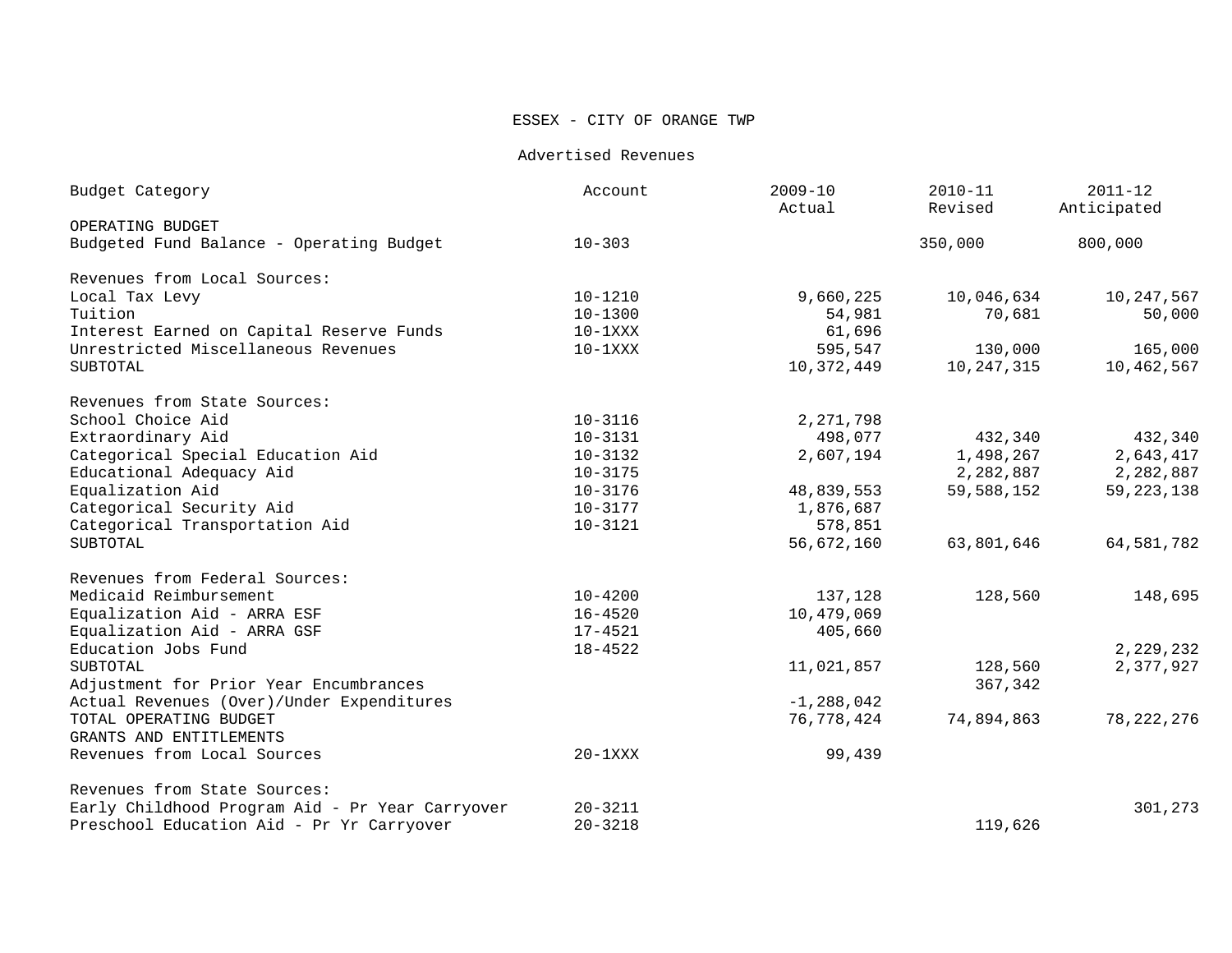| Preschool Education Aid             | $20 - 3218$                | 8,723,881   | 9,099,421  | 9,336,627  |
|-------------------------------------|----------------------------|-------------|------------|------------|
| Other Restricted Entitlements       | $20 - 32XX$                | 676,331     | 447,452    | 325,241    |
| TOTAL REVENUES FROM STATE SOURCES   |                            | 9,400,212   | 9,666,499  | 9,963,141  |
| Revenues from Federal Sources:      |                            |             |            |            |
| Title I                             | $20 - 4411 - 4416$         | 3, 411, 597 | 1,800,000  | 2,012,000  |
| Title II                            | $20 - 4451 - 4455$         |             | 421,012    | 424,000    |
| Title III                           | $20 - 4491 - 4494$         |             | 152,735    | 122,000    |
| Title IV                            | $20 - 4471 - 4474$         |             | 30,500     | 30,800     |
| Title VI                            | $20 - 4417 - 4418$         | 28,666      |            |            |
| I.D.E.A. Part B (Handicapped)       | $20 - 4420 - 4429$         | 2,147,338   | 1,230,000  | 1,244,000  |
| Other                               | $20 - 4$ XXX               | 812,406     | 232,438    | 227,200    |
| TOTAL REVENUES FROM FEDERAL SOURCES |                            | 6,400,007   | 3,866,685  | 4,060,000  |
| TOTAL GRANTS AND ENTITLEMENTS       |                            | 15,899,658  | 13,533,184 | 14,023,141 |
| TOTAL REVENUES/SOURCES              |                            | 92,678,082  | 88,428,047 | 92,245,417 |
|                                     | ESSEX - CITY OF ORANGE TWP |             |            |            |

Advertised Appropriations

| Budget Category                                  | Account                | $2009 - 10$<br>Expenditures | $2010 - 11$<br>Rev. Approp. | $2011 - 12$<br>Appropriations |
|--------------------------------------------------|------------------------|-----------------------------|-----------------------------|-------------------------------|
| GENERAL CURRENT EXPENSE                          |                        |                             |                             |                               |
| Instruction:                                     |                        |                             |                             |                               |
| Regular Programs                                 | $11-1XX-100-XXX$       | 5,192,515                   | 2,746,362                   | 3,864,425                     |
| Special Education                                | $11-2XX-100-XXX$       | 475,000                     | 20,000                      | 298,338                       |
| Bilingual Education                              | $11 - 240 - 100 - XXX$ |                             |                             | 206,583                       |
| Vocational Programs - Local                      | $11-3XX-100-XXX$       | 461,707                     |                             |                               |
| School-Spon. Co/Extra-Curr. Activities           | 11-401-100-XXX         | 104,596                     | 84,864                      | 80,300                        |
| School Sponsored Athletics                       | 11-402-100-XXX         | 404,654                     | 377,950                     | 371,200                       |
| Community Services Programs/Operations           | 11-800-330-XXX         | 31,934                      | 41,000                      | 41,000                        |
| Support Services:                                |                        |                             |                             |                               |
| Tuition                                          | $11 - 000 - 100 - XXX$ | 7,371,845                   | 6,007,293                   | 6,538,648                     |
| Attendance and Social Work Services              | 11-000-211-XXX         | 28,655                      | 28,500                      | 53,582                        |
| Health Services                                  | 11-000-213-XXX         | 68,600                      | 35,000                      | 79,200                        |
| Speech, OT, PT, Related & Extraordinary Services | 11-000-216,217         | 2,321                       | 5,000                       | 5,000                         |
| Guidance                                         | 11-000-218-XXX         | 221,586                     | 34,500                      | 74,225                        |
| Child Study Teams                                | 11-000-219-XXX         | 2,617,402                   | 2,389,839                   | 2,861,622                     |
| Improvement of Instructional Services            | 11-000-221-XXX         | 1,658,992                   | 1,385,072                   | 1,398,466                     |
| Educational Media Services - School Library      | 11-000-222-XXX         | 229,387                     | 110,293                     | 30,000                        |
| Instructional Staff Training Services            | 11-000-223-XXX         | 475,079                     | 325,006                     | 259,760                       |
| General Administration                           | $11 - 000 - 230 - XXX$ | 1,082,985                   | 1,133,885                   | 1,116,219                     |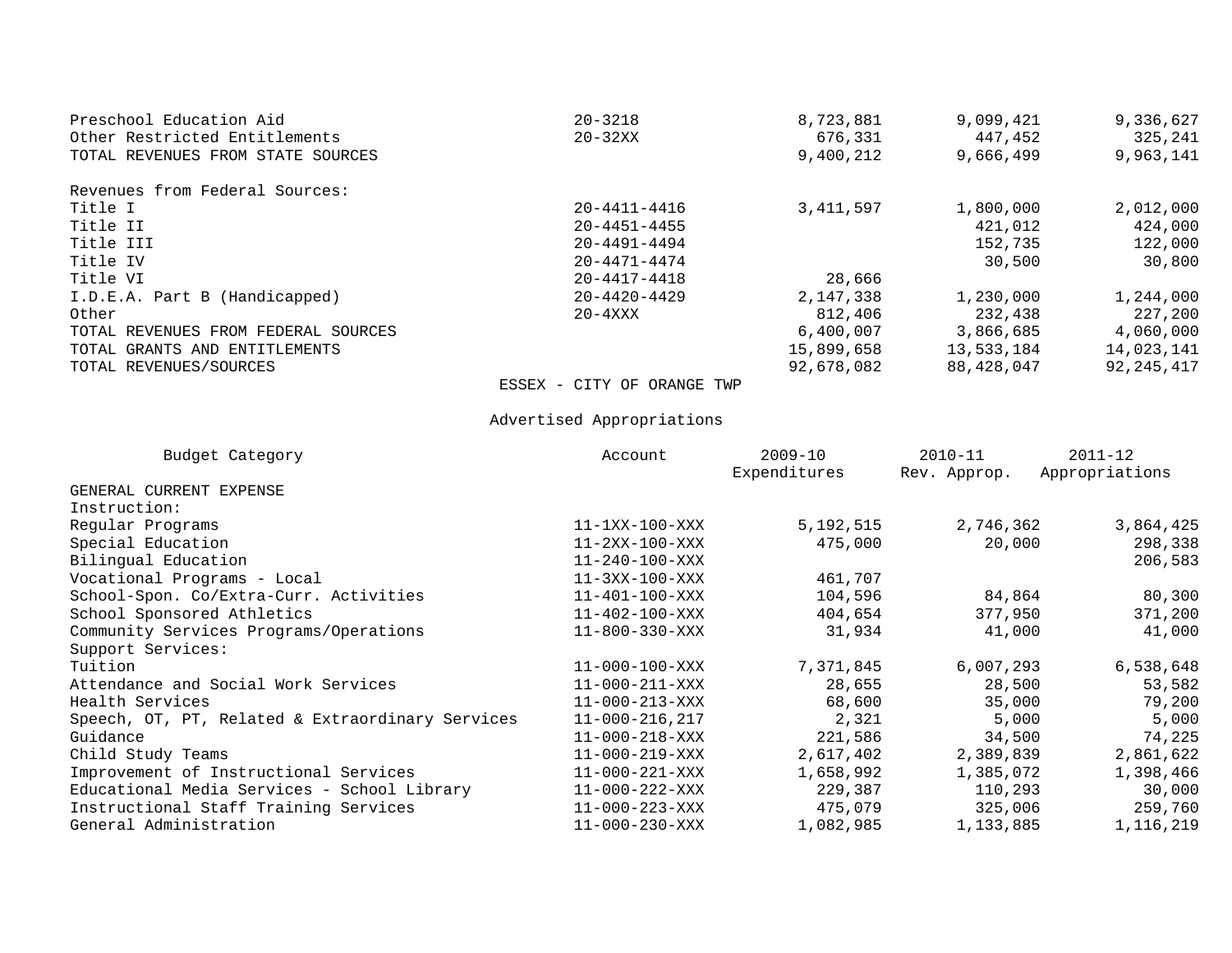| School Administration                            | $11 - 000 - 240 - XXX$ | 1,786,998    | 73,533       | 247,639      |
|--------------------------------------------------|------------------------|--------------|--------------|--------------|
| Central Svcs & Admin Info Technology             | $11 - 000 - 25X - XXX$ |              | 2,632,303    | 3,066,611    |
| Operation and Maintenance of Plant Services      | $11 - 000 - 26X - XXX$ | 6,000,357    | 5,845,440    | 5,845,475    |
| Student Transportation Services                  | $11 - 000 - 270 - XXX$ | 2,318,545    | 2,923,702    | 3,002,552    |
| Personal Services - Employee Benefits            | $11 - XXX - XXX - 2XX$ | 5,680,067    | 2,974,000    | 3,245,000    |
| Food Services                                    | $11 - 000 - 310 - XXX$ | 380,000      | 300,000      | 226,532      |
| Total Support Services Expenditures              |                        | 29,922,819   | 26, 203, 366 | 28,050,531   |
| TOTAL GENERAL CURRENT EXPENSE                    |                        | 36, 593, 225 | 29, 473, 542 | 32,912,377   |
| CAPITAL EXPENDITURES                             |                        |              |              |              |
| Equipment                                        | $12 - XXX - XXX - 73X$ | 295,450      | 250,000      | 250,000      |
| Facilities Acquisition and Construction Services | $12 - 000 - 4XX - XXX$ | 284,214      | 480,000      | 680,000      |
| TOTAL CAPITAL EXPENDITURES                       |                        | 579,664      | 730,000      | 930,000      |
| SPECIAL SCHOOLS                                  |                        |              |              |              |
| Summer School:                                   |                        |              |              |              |
| Instruction                                      | 13-422-100-XXX         |              | 76,000       | 76,000       |
| Support Services                                 | $13 - 422 - 200 - XXX$ | 32,918       |              |              |
| Total Summer School                              |                        | 32,918       | 76,000       | 76,000       |
| TOTAL SPECIAL SCHOOLS                            |                        | 32,918       | 76,000       | 76,000       |
| Transfer of Funds to Charter Schools             | $10 - 000 - 100 - 56X$ | 936,641      | 706,766      | 1,353,329    |
| General Fund Contribution to SBB                 | $10 - 000 - 520 - 930$ | 38,635,976   | 43,908,555   | 42,950,570   |
| OPERATING BUDGET GRAND TOTAL                     |                        | 76,778,424   | 74,894,863   | 78, 222, 276 |
| SPECIAL GRANTS AND ENTITLEMENTS                  |                        |              |              |              |
| Local Projects                                   | 20-XXX-XXX-XXX         | 99,439       |              |              |
| Preschool Education Aid:                         |                        |              |              |              |
| Instruction                                      | $20 - 218 - 100 - XXX$ | 533,693      | 699,046      | 805,346      |
| Support Services                                 | $20 - 218 - 200 - XXX$ | 8,190,188    | 8,508,001    | 8,832,554    |
| Facilities Acquisition and Construction Services | $20 - 218 - 400 - XXX$ |              | 12,000       |              |
| TOTAL PRESCHOOL EDUCATION AID                    |                        | 8,723,881    | 9,219,047    | 9,637,900    |
| Other State Projects:                            |                        |              |              |              |
| Nonpublic Textbooks                              | $20 - XXX - XXX - XXX$ | 14,806       | 14,452       | 10,515       |
| Nonpublic Auxiliary Services                     | $20 - XXX - XXX - XXX$ |              | 335,000      | 232,026      |
| Nonpublic Handicapped Services                   | $20 - XXX - XXX - XXX$ |              | 72,000       | 70,300       |
| Nonpublic Nursing Services                       | 20-XXX-XXX-XXX         | 17,138       | 17,000       | 12,400       |
| Nonpublic Technology Initiative                  | 20-XXX-XXX-XXX         |              | 9,000        |              |
| Other Special Projects                           | $20 - XXX - XXX - XXX$ | 523,004      |              |              |
| Total State Projects                             |                        | 9,278,829    | 9,666,499    | 9,963,141    |
| Federal Projects:                                |                        |              |              |              |
| Title I                                          | 20-XXX-XXX-XXX         | 3, 411, 597  | 932,500      | 867,660      |
|                                                  |                        |              |              |              |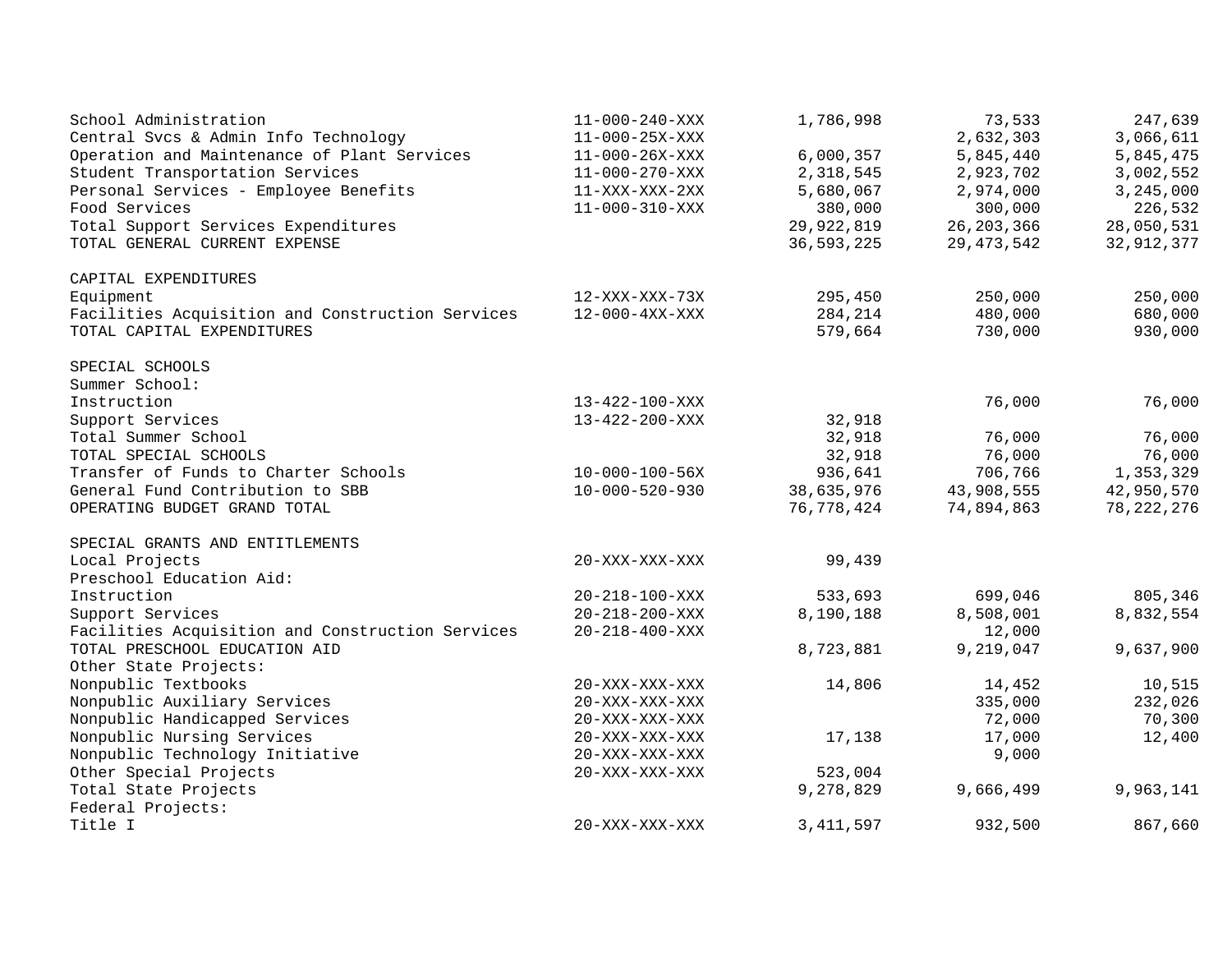| Title II                                                         | $20 - XXX - XXX - XXX$               |             | 81,012      | 78,800       |
|------------------------------------------------------------------|--------------------------------------|-------------|-------------|--------------|
| Title III                                                        | $20 - XXX - XXX - XXX$               |             | 13,182      | 22,000       |
| Title IV                                                         | 20-XXX-XXX-XXX                       |             | 30,500      | 7,800        |
| Title VI                                                         | 20-XXX-XXX-XXX                       | 28,666      |             |              |
| I.D.E.A. Part B (Handicapped)                                    | $20 - XXX - XXX - XXX$               | 2,147,338   | 1,230,000   | 1,244,000    |
| Other Special Projects                                           | $20 - XXX - XXX - XXX$               | 812,406     | 232,438     | 227,200      |
| Total Federal Projects                                           |                                      | 6,400,007   | 2,519,632   | 2,447,460    |
| Grant & Entitlements Cont to SBB                                 | 20-XXX-XXX-930                       | 121,383     | 1,347,053   | 1,612,540    |
| TOTAL GRANTS AND ENTITLEMENTS                                    |                                      | 15,899,658  | 13,533,184  | 14,023,141   |
| Total Expenditures                                               |                                      | 92,678,082  | 88,428,047  | 92, 245, 417 |
| DEDUCT EXPENDITURES INCLUDED IN MULTIPLE FUNDS DUE TO TRANSFERS: |                                      |             |             |              |
|                                                                  | $11 - 1XX - 100 - 930$               |             |             |              |
| Capital Reserve - Transfer to Repayment of Debt                  | $12 - 000 - 400 - 933$               |             |             |              |
| Transfer Property Sale Proceeds to Debt Svc Res                  | 11-000-520-934                       |             |             |              |
| TOTAL EXPENDITURES NET OF TRANSFERS                              |                                      | 92,678,082  | 88,428,047  | 92, 245, 417 |
|                                                                  | ESSEX - CITY OF ORANGE TWP           |             |             |              |
|                                                                  | Advertised Recapitulation of Balance |             |             |              |
|                                                                  | Audited                              | Audited     | Estimated   |              |
| Estimated                                                        |                                      |             |             |              |
|                                                                  | Balance                              | Balance     | Balance     |              |
| Balance                                                          |                                      |             |             |              |
| Budget Category                                                  | 6/30/2009                            | 6/30/2010   | 6/30/2011   |              |
| 6/30/2012                                                        |                                      |             |             |              |
| Unassigned:                                                      |                                      |             |             |              |
| General Operating Budget                                         | 504,367                              | 1,279,779   | 1,279,779   |              |
| 479,779                                                          |                                      |             |             |              |
| Repayment of Debt<br>0                                           | $\mathbf{0}$                         | $\mathbf 0$ | $\mathbf 0$ |              |
|                                                                  |                                      |             |             |              |
| Restricted for Specific Purposes:                                |                                      |             |             |              |
| General Operating Budget:                                        |                                      |             |             |              |
| Capital Reserve                                                  | $\mathbf 0$                          | $\mathbf 0$ | $\mathbf 0$ |              |

0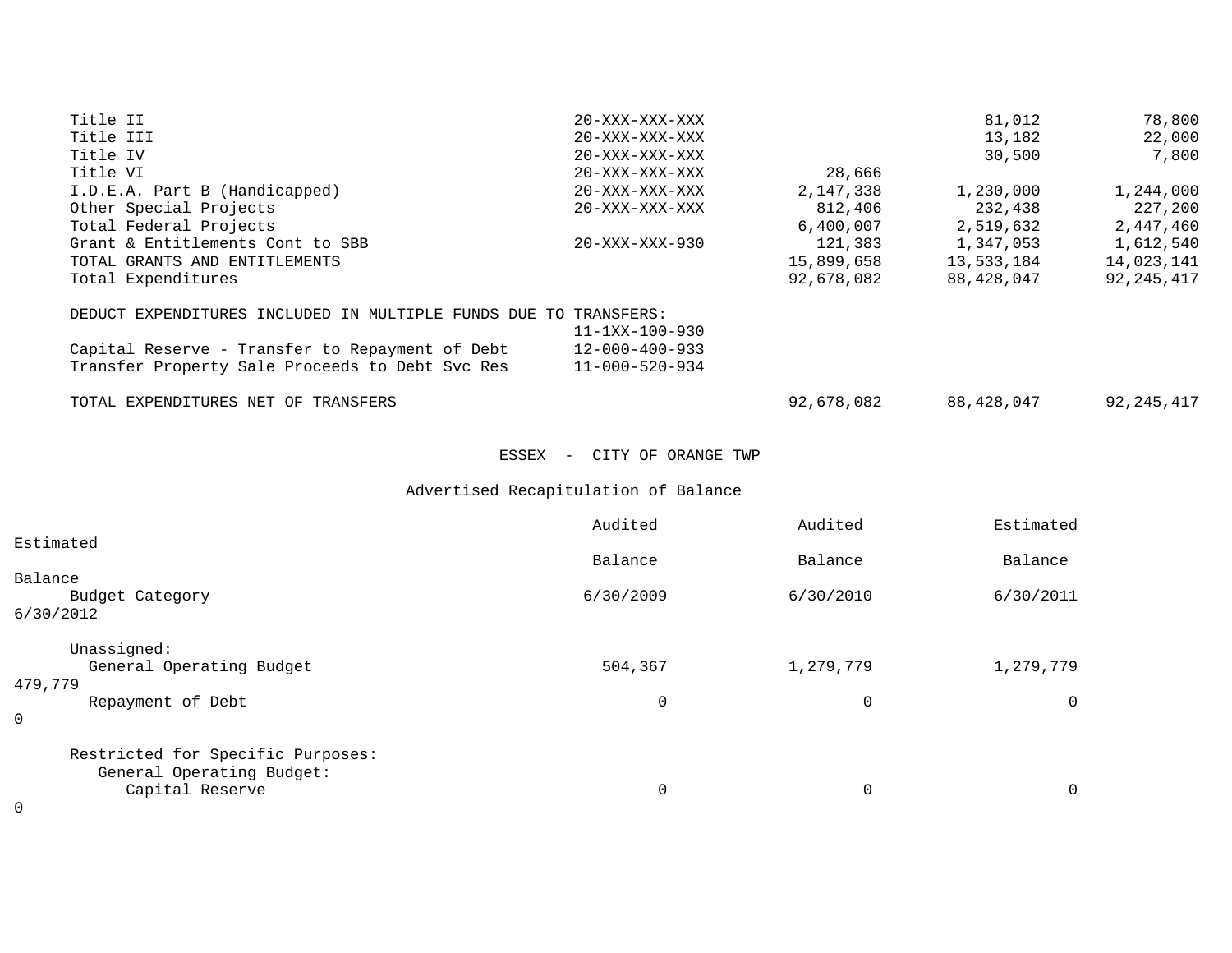| 0           | Adult Education Programs          |         |  |
|-------------|-----------------------------------|---------|--|
| $\mathbf 0$ | Maintenance Reserve               |         |  |
| $\mathbf 0$ | Legal Reserve                     | 350,000 |  |
| $\mathbf 0$ | Tuition Reserve                   |         |  |
| $\mathbf 0$ | Current Expense Emergency Reserve |         |  |
| 0           | Restricted for Repayment of Debt  |         |  |

### ESSEX - CITY OF ORANGE TWP

# Advertised Per Pupil Cost Calculations

### $2011 - 2012$

|                                                 | $2008 - 09$<br>Actual | $2009 - 10$<br>Actual | $2010 - 11$<br>Original<br>Budget | $2010 - 11$<br>Revised<br>Budget | 2011-2012<br>Proposed<br>Budget |
|-------------------------------------------------|-----------------------|-----------------------|-----------------------------------|----------------------------------|---------------------------------|
| Per Pupil Cost Calculations:                    | (1)                   | (2)                   | (3)                               | (4)                              | (5)                             |
| Total Comparative Per Pupil Cost                | 16849                 | 14354                 | 14582                             | 15479                            | 14934                           |
| Total Classroom Instruction                     | 9083                  | 8512                  | 8490                              | 8975                             | 8670                            |
| Classroom-Salaries and Benefits                 | 8721                  | 8064                  | 8111                              | 8558                             | 8243                            |
| Classroom-General Supplies and Textbooks        | 268                   | 228                   | 236                               | 266                              | 355                             |
| Classroom-Purchased Services and Other          | 94                    | 221                   | 143                               | 151                              | 71                              |
| Total Support Services                          | 4372                  | 4999                  | 2544                              | 2726                             | 2674                            |
| Support Services-Salaries and Benefits          | 2974                  | 3027                  | 2302                              | 2471                             | 2424                            |
| Total Administrative Costs                      | 1622                  | 1393                  | 1754                              | 1884                             | 1884                            |
| Administration-Salaries and Benefits            | 1510                  | 1159                  | 1331                              | 1404                             | 1372                            |
| Legal Costs                                     | 0                     | 22                    | 23                                | 24                               | 23                              |
| Total Operations and Maintenance of Plant       | 1523                  | 1568                  | 1522                              | 1606                             | 1451                            |
| Operations & Maintenance of Plant-Salary & Ben. | 218                   | 325                   | 413                               | 435                              | 325                             |
| Total Food Services Costs                       | 88                    | 86                    | 64                                | 68                               | 48                              |
| Total Extracurricular Costs                     | 58                    | 152                   | 193                               | 203                              | 187                             |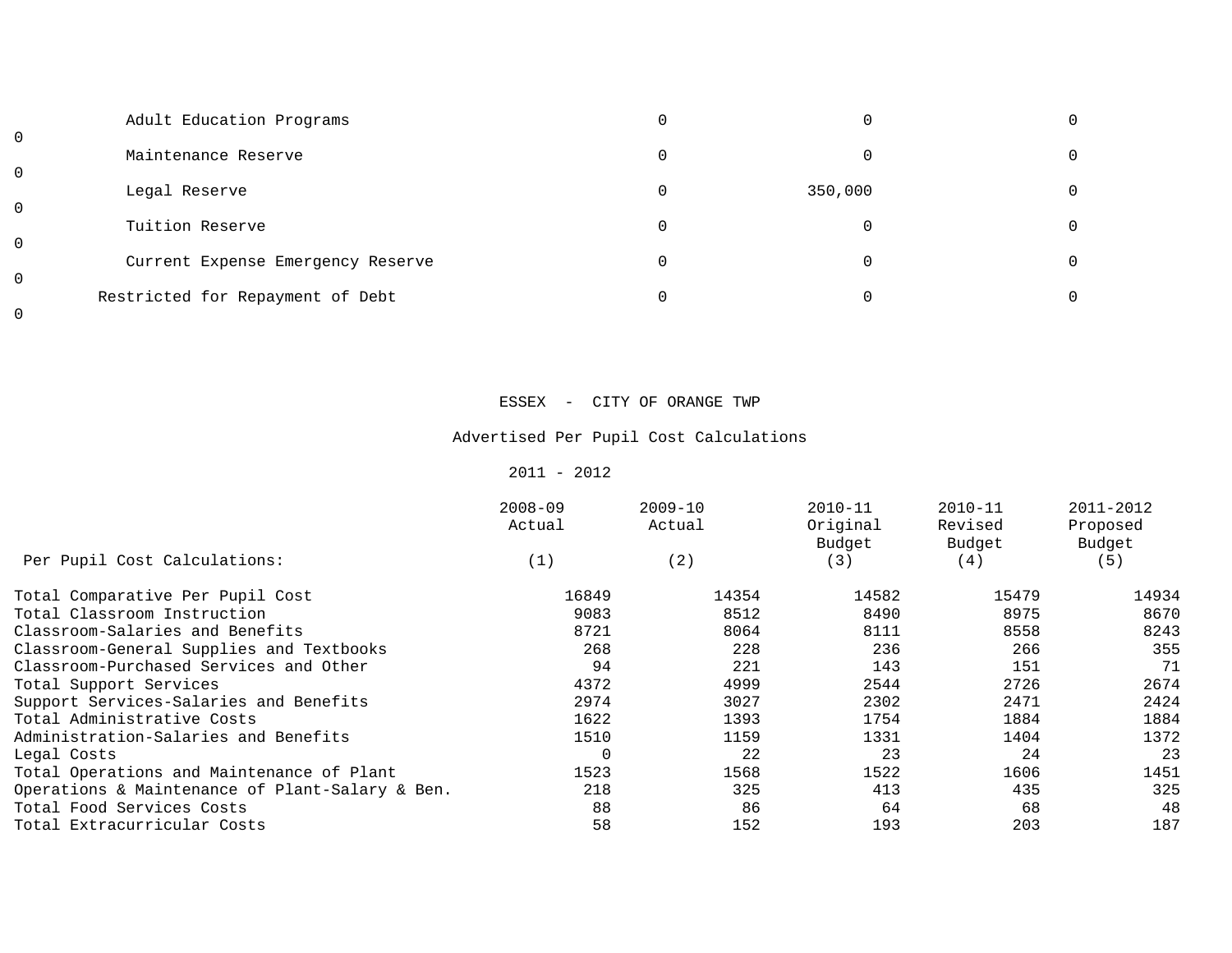| Total Equipment Costs                |     |        |      |  |
|--------------------------------------|-----|--------|------|--|
| Employee Benefits as a % of Salaries | . د | $\cap$ | 26.9 |  |

 The information presented in columns 1 through 3 as well as the related descriptions of the per pupil cost calculations are contained in the 2011 Comparative Spending Guide and can be found on the Department of Education's Internet address: http://www.state.nj.us/ education under Finance, when available. This publication is available in the board office and public libraries. The same calculations were performed using the 2010-11 revised appropriations and 2011-12 budgeted appropriations presented in this advertised budget. Total Comparative Per Pupil Cost is defined as current expense exclusive of tuition expenditures, transportation, residential costs, and judgments against the school district. For all years, it also includes the restricted entitlement aids. With the exception of Total Equipment Cost, each of the other per pupil cost calculations presented is a component of the total comparative per pupil cost, although all components are not shown. 2008-09 actual, 2009-10 actual, 2010-11 original, 2010-11 revised, and 2011-12 amounts include a total of \$ 0, \$27, \$289, \$305, and \$ 341 per pupil, respectively, in federal and state funds in the blended resource school-based budgets.

ESSEX - CITY OF ORANGE TWP

Unusual Revenues and Appropriations

Approp. Due to

Line Number Revenue Source or 11-12 Amount Description of circumstances

Total Unusual Revenues:

0 Total Unusual Appropriations: 0

ESSEX - CITY OF ORANGE TWP

Shared Services -- Description of Shared Services

 $\mathcal{L}_\text{max}$  and  $\mathcal{L}_\text{max}$  and  $\mathcal{L}_\text{max}$  and  $\mathcal{L}_\text{max}$  and  $\mathcal{L}_\text{max}$ 

 The Orange district uses the services of City Department of Public Works for minor plumbing works.The district share the Local Cable TV station wi th the City. The district Resource Committee and Education Foundation are coordinating the genration of additional funds for the district student instructional and extra curricula activities. The district share with the City, the provision of after school recreation activities for students. The district share in the County of Essex bid award for some general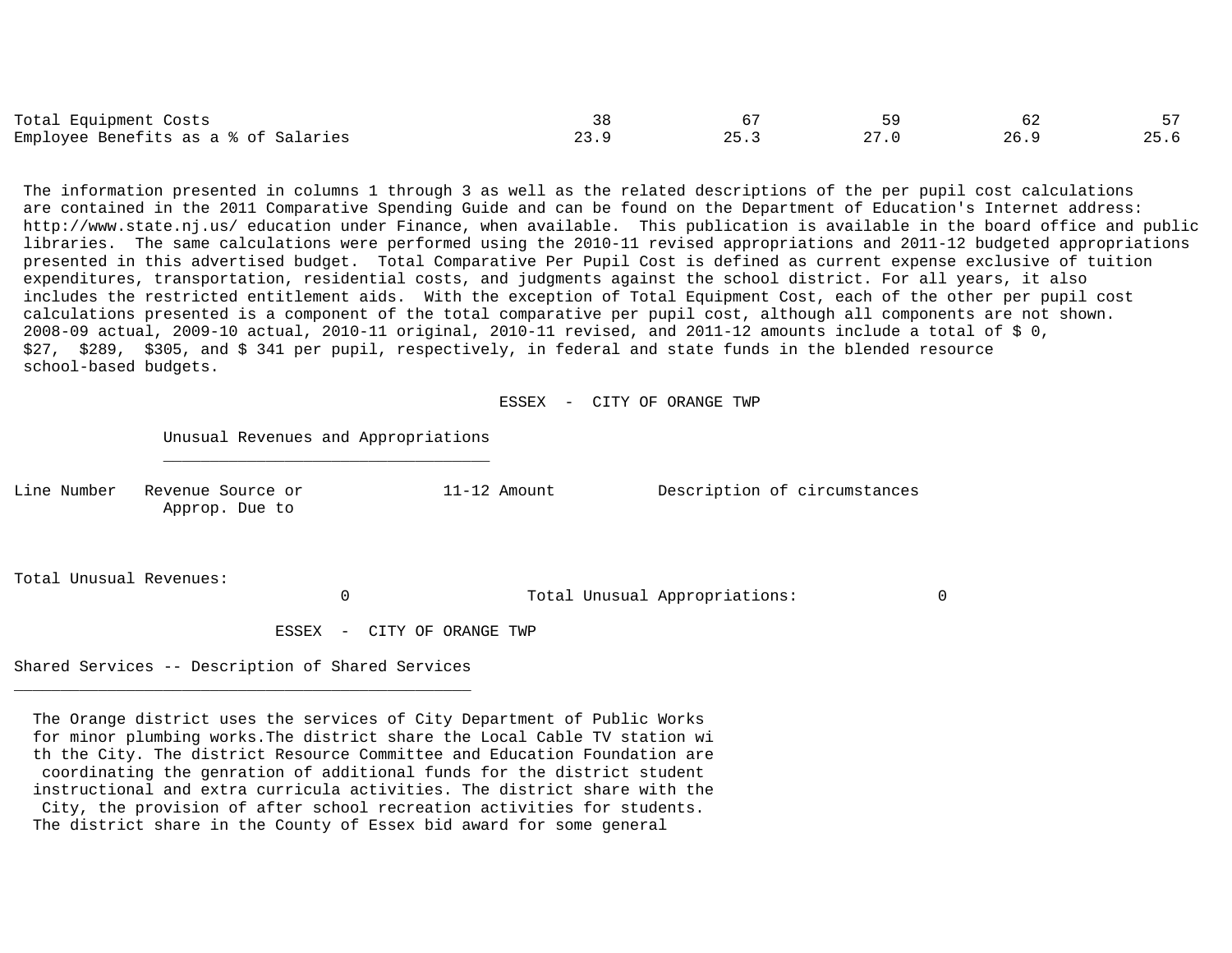supply & materials, The district shares the use of its mass communication system with the City.

#### ESSEX - CITY OF ORANGE TWP

22a. Estimated Tax Rate Information \_\_\_\_\_\_\_\_\_\_\_\_\_\_\_\_\_\_\_\_\_\_\_\_\_\_\_\_\_\_

A. Estimated 11-12 School Tax Rate

| WITHOUT REPAYMENT OF DEBT OR ADJUSTMENTS                    |                    |
|-------------------------------------------------------------|--------------------|
| General Fund School Levy                                    | $10, 247, 567$ (A) |
| Estimated Net Taxable Valuation (as of 10/01/2010)          | 1,591,479,392 (B)  |
| Estimated 11-12 General Fund School Tax Rate= $(A)/(B)X100$ | $0.6439$ (C)       |

### WITH REPAYMENT OF DEBT AND ADJUSTMENTS

| Total School Levy                                    | 10,247,567 (D)    |
|------------------------------------------------------|-------------------|
| Estimated Net Taxable Valuation (as of 10/01/2010)   | 1,591,479,392 (E) |
| Estimated 11-12 Total School Tax Rate= $(D)/(E)X100$ | 0.6439 (F)        |

B. Estimated 11-12 Equalized School Tax Rate \_\_\_\_\_\_\_\_\_\_\_\_\_\_\_\_\_\_\_\_\_\_\_\_\_\_\_\_\_\_\_\_\_\_\_\_\_\_\_\_\_\_\_\_

| WITHOUT REPAYMENT OF DEBT OR ADJUSTMENTS            |                    |
|-----------------------------------------------------|--------------------|
| General Fund School Levy                            | $10, 247, 567$ (G) |
| Estimated Equalized Valuation (as of $10/01/2010$ ) | 1,731,428,391 (H)  |
| Estimated 11-12 Equalized General Fund School       |                    |
| Tax Rate= $(G)/(H)X100$                             | 0.5919 (I)         |

WITH REPAYMENT OF DEBT AND ADJUSTMENTS

| Total School Levy                                | 10,247,567 (J)    |
|--------------------------------------------------|-------------------|
| Estimated Equalized Valuation (as of 10/01/2010) | 1,731,428,391 (K) |
| Estimated 11-12 Equalized Total School           |                   |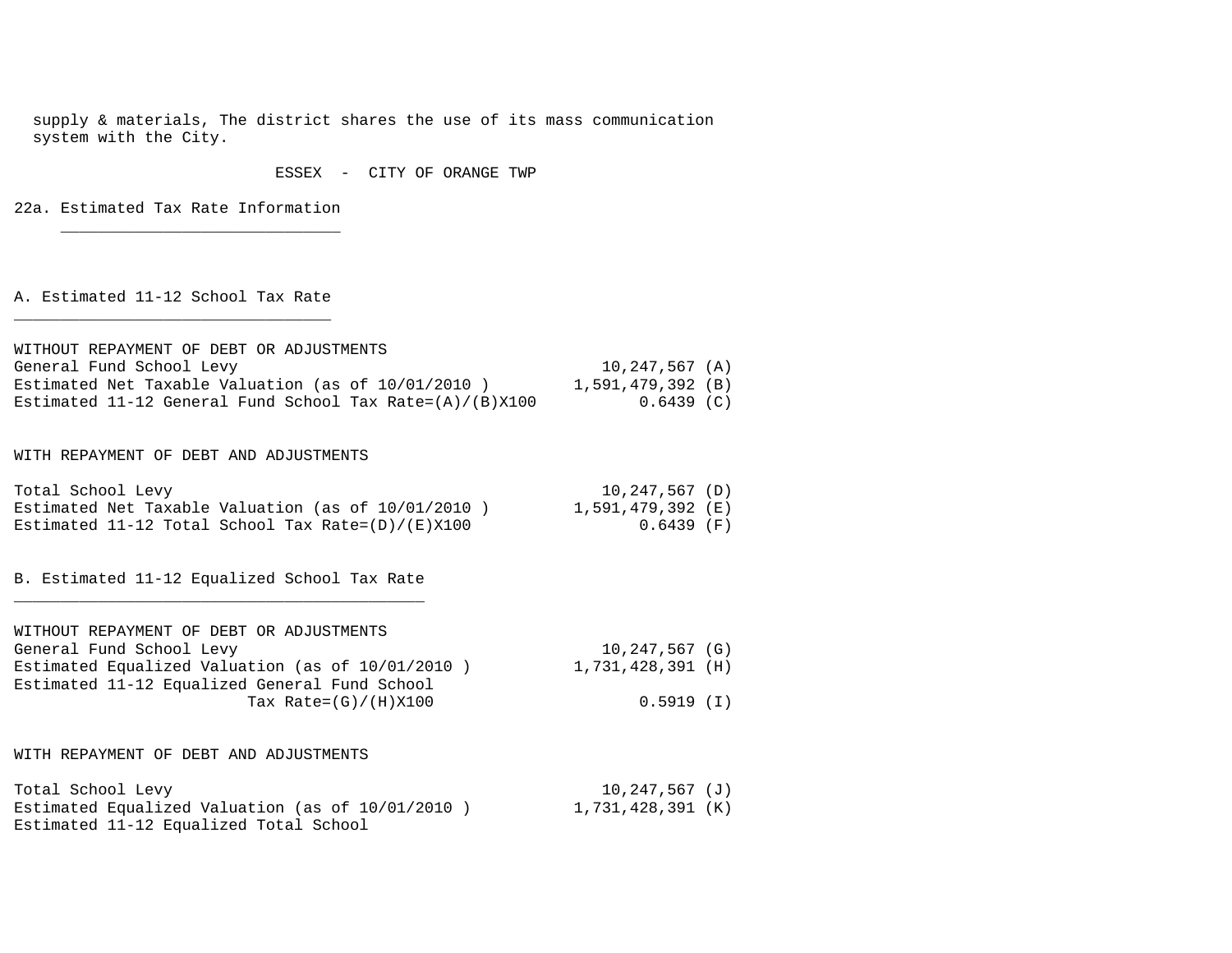| Name                                                                                                                                                                                                                                    | Mr. Ronald C. Lee                                                                              |
|-----------------------------------------------------------------------------------------------------------------------------------------------------------------------------------------------------------------------------------------|------------------------------------------------------------------------------------------------|
| Job Title                                                                                                                                                                                                                               | Superintendent                                                                                 |
| Base Annual Salary<br>FTE.<br>Shared with Another District?<br>Member of Collective Bargaining ?<br>Contract Terms:                                                                                                                     | 209,100<br>1.0<br>N<br>Ν                                                                       |
| Beginning Date of Contract<br>Ending Date of Contract<br>Annual Work Days<br>Annual Vacation Days<br>Annual Sick Days<br>Annual Personal Days<br>Annual Consulting Days<br>Other Non-working days<br>Description-Other Non-working Days | 07/01/2009<br>$\sqrt{2}$<br>$\sqrt{2}$<br>240<br>22<br>$12 \,$<br>3<br>$\mathbf 0$<br>$\Omega$ |
| Benefits:<br>Allowances                                                                                                                                                                                                                 | 0                                                                                              |
| Bonuses                                                                                                                                                                                                                                 | 0                                                                                              |
| Stipends                                                                                                                                                                                                                                | 0                                                                                              |
| District Contributions above Teacher amount for:                                                                                                                                                                                        |                                                                                                |
| Health Insurance                                                                                                                                                                                                                        | 0                                                                                              |
| Dental Insurance                                                                                                                                                                                                                        | 0                                                                                              |
| Life Insurance                                                                                                                                                                                                                          | 0                                                                                              |
| Other Insurances                                                                                                                                                                                                                        | $\mathbf 0$                                                                                    |
| Retirement Plans                                                                                                                                                                                                                        | $\Omega$                                                                                       |
| Post-Employment Benefits<br>Description of:<br>Buyback of Sick Days<br>Buyback of Vac. Days                                                                                                                                             | $\Omega$                                                                                       |
| Buyback of Personal Days<br>Other Post-Emp. Benefits<br>Other Post-Emp. Benefits                                                                                                                                                        |                                                                                                |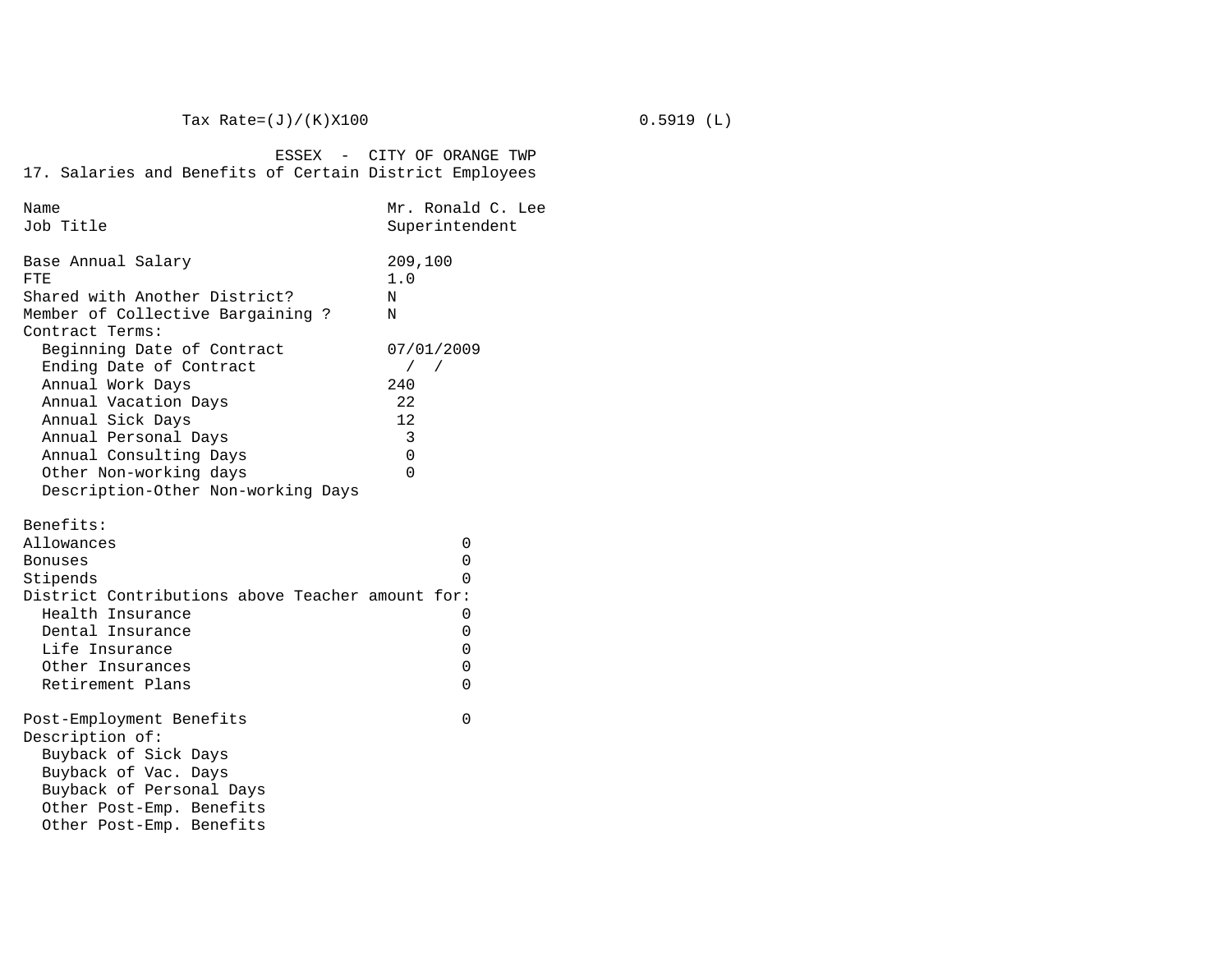Other Post-Emp. Benefits

 In-Kind and Other Remuneration 0 Description of: Annual Buyback of Sick Days Annual Buyback of Vac. Days Annual Buyback of Personal Days All Other In-Kind/Remuneration

Additional Comments

| Name                               | Dr. Paula Howard         |
|------------------------------------|--------------------------|
| Job Title                          | Assistant Superintendent |
|                                    |                          |
| Base Annual Salary                 | 173,040                  |
| FTE.                               | 1.0                      |
| Shared with Another District?      | N                        |
| Member of Collective Bargaining ?  | N                        |
| Contract Terms:                    |                          |
| Beginning Date of Contract         | 02/10/2010               |
| Ending Date of Contract            |                          |
| Annual Work Days                   | 240                      |
| Annual Vacation Days               | 22                       |
| Annual Sick Days                   | 12                       |
| Annual Personal Days               | 3                        |
| Annual Consulting Days             | 0                        |
| Other Non-working days             | $\Omega$                 |
| Description-Other Non-working Days |                          |
|                                    |                          |
| Benefits:                          |                          |
| Allowances                         | 4,064                    |
| Bonuses                            | 0                        |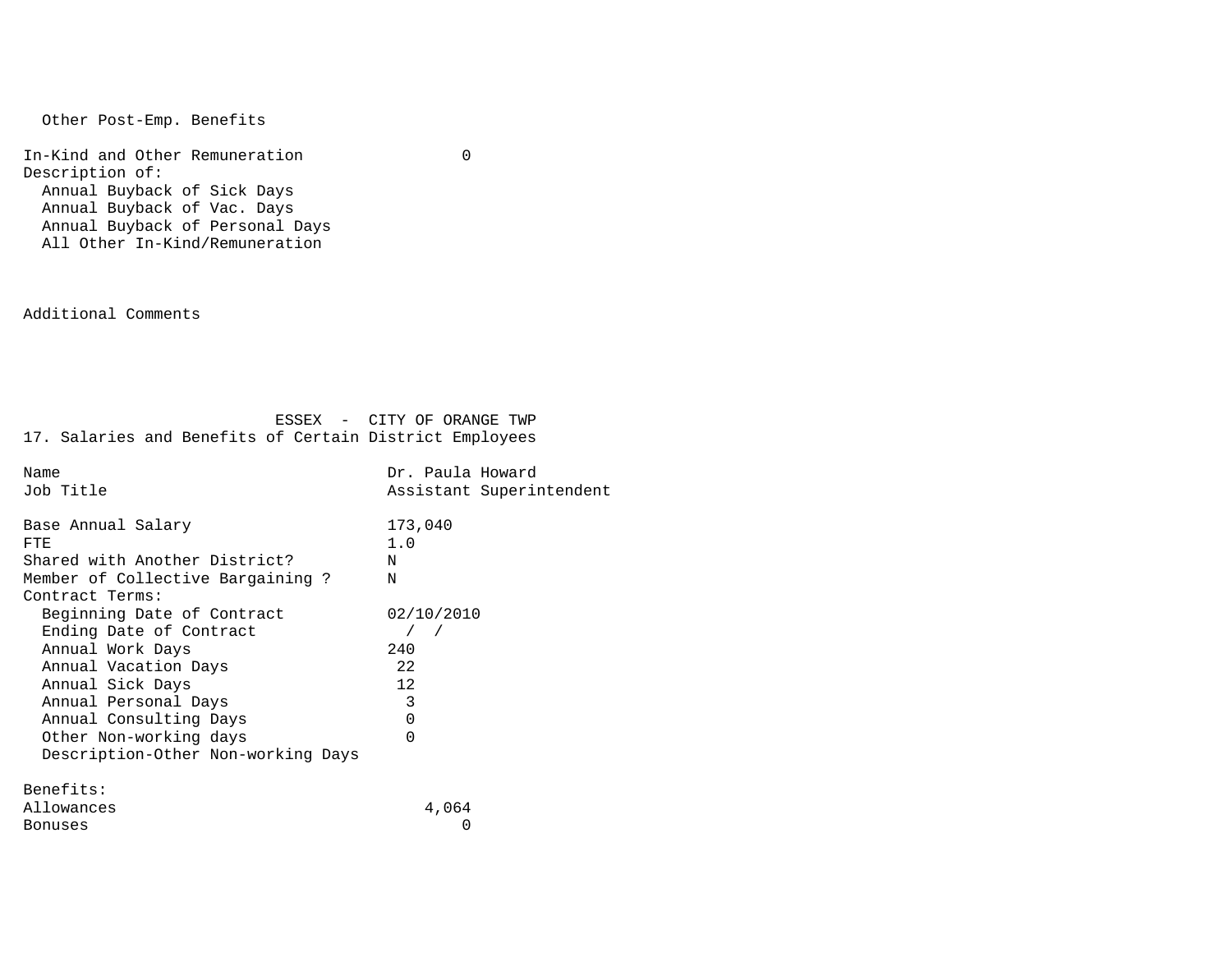Stipends 0 District Contributions above Teacher amount for: Health Insurance 0 Dental Insurance 0 Life Insurance 0 Other Insurances 0 Retirement Plans 0 Post-Employment Benefits 0 Description of: Buyback of Sick Days State Contract Regulation Buyback of Vac. Days State Contract Regulation Buyback of Personal Days State Contract Regulation Other Post-Emp. Benefits Other Post-Emp. Benefits Other Post-Emp. Benefits In-Kind and Other Remuneration 0 Description of: Annual Buyback of Sick Days Annual Buyback of Vac. Days Annual Buyback of Personal Days All Other In-Kind/Remuneration

Additional Comments

 ESSEX - CITY OF ORANGE TWP 17. Salaries and Benefits of Certain District Employees Name Mr. Adekunle James

| Job Title                     | Business Administrator |
|-------------------------------|------------------------|
| Base Annual Salary<br>FTF.    | 152,745<br>1.0         |
| Shared with Another District? | N                      |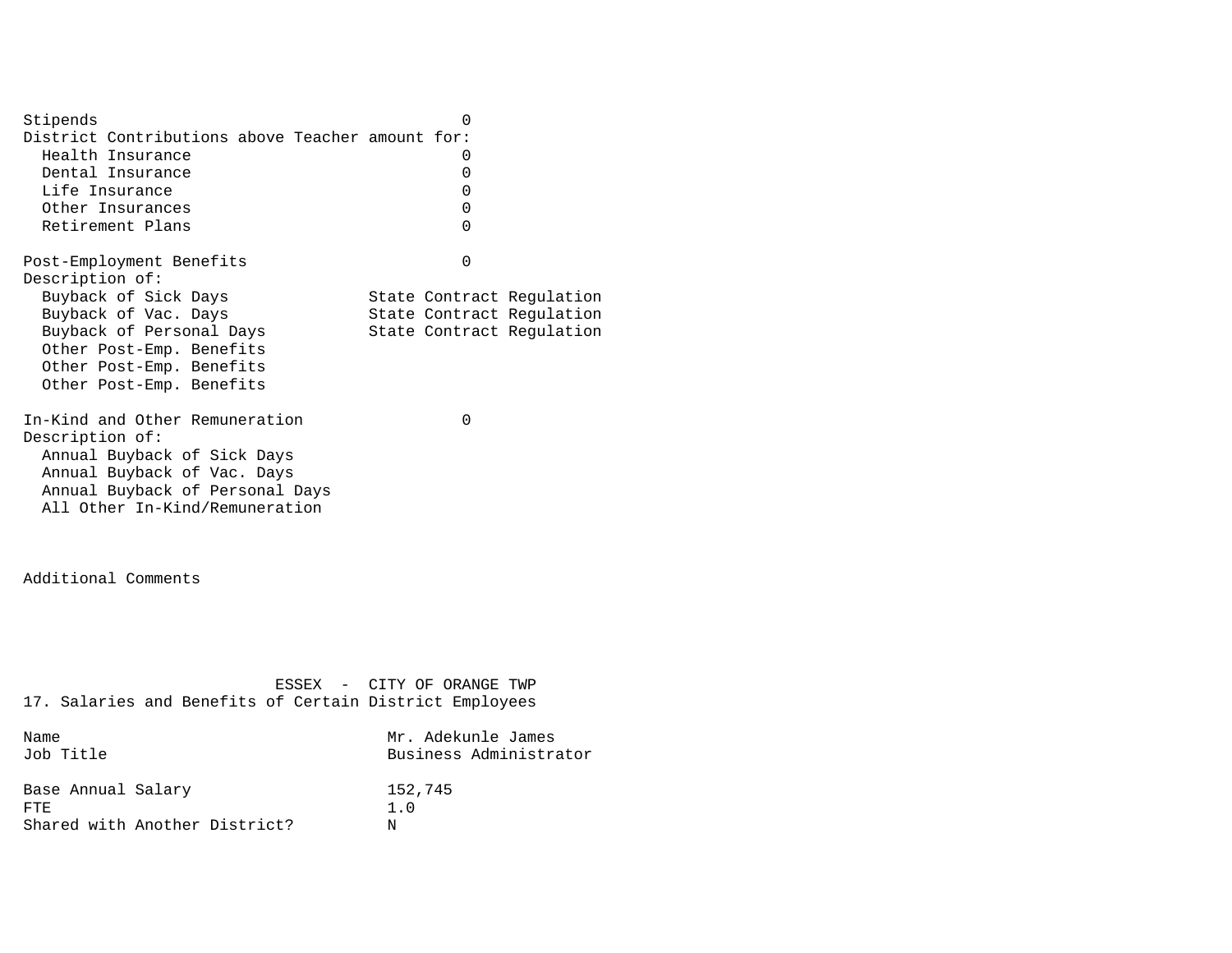| Member of Collective Bargaining ?<br>Contract Terms: | N                         |  |
|------------------------------------------------------|---------------------------|--|
| Beginning Date of Contract                           | 08/03/1992                |  |
| Ending Date of Contract                              | $\sqrt{2}$                |  |
| Annual Work Days                                     | 240                       |  |
| Annual Vacation Days                                 | 22                        |  |
| Annual Sick Days                                     | 12                        |  |
| Annual Personal Days                                 | 3                         |  |
| Annual Consulting Days                               | $\Omega$                  |  |
| Other Non-working days                               | $\Omega$                  |  |
| Description-Other Non-working Days                   |                           |  |
| Benefits:                                            |                           |  |
| Allowances                                           | 1,695                     |  |
| <b>Bonuses</b>                                       | 0                         |  |
| Stipends                                             | 0                         |  |
| District Contributions above Teacher amount for:     |                           |  |
| Health Insurance                                     | 0                         |  |
| Dental Insurance                                     | 0                         |  |
| Life Insurance                                       | 0                         |  |
| Other Insurances<br>Retirement Plans                 | 0<br>$\Omega$             |  |
|                                                      |                           |  |
| Post-Employment Benefits                             | $\Omega$                  |  |
| Description of:                                      |                           |  |
| Buyback of Sick Days                                 | State Contract Regulation |  |
| Buyback of Vac. Days                                 | State Contract Regulation |  |
| Buyback of Personal Days                             | State Contract Regulation |  |
| Other Post-Emp. Benefits                             |                           |  |
| Other Post-Emp. Benefits                             |                           |  |
| Other Post-Emp. Benefits                             |                           |  |
| In-Kind and Other Remuneration                       | 0                         |  |
| Description of:                                      |                           |  |
| Annual Buyback of Sick Days                          |                           |  |
| Annual Buyback of Vac. Days                          |                           |  |
| Annual Buyback of Personal Days                      |                           |  |
| All Other In-Kind/Remuneration                       |                           |  |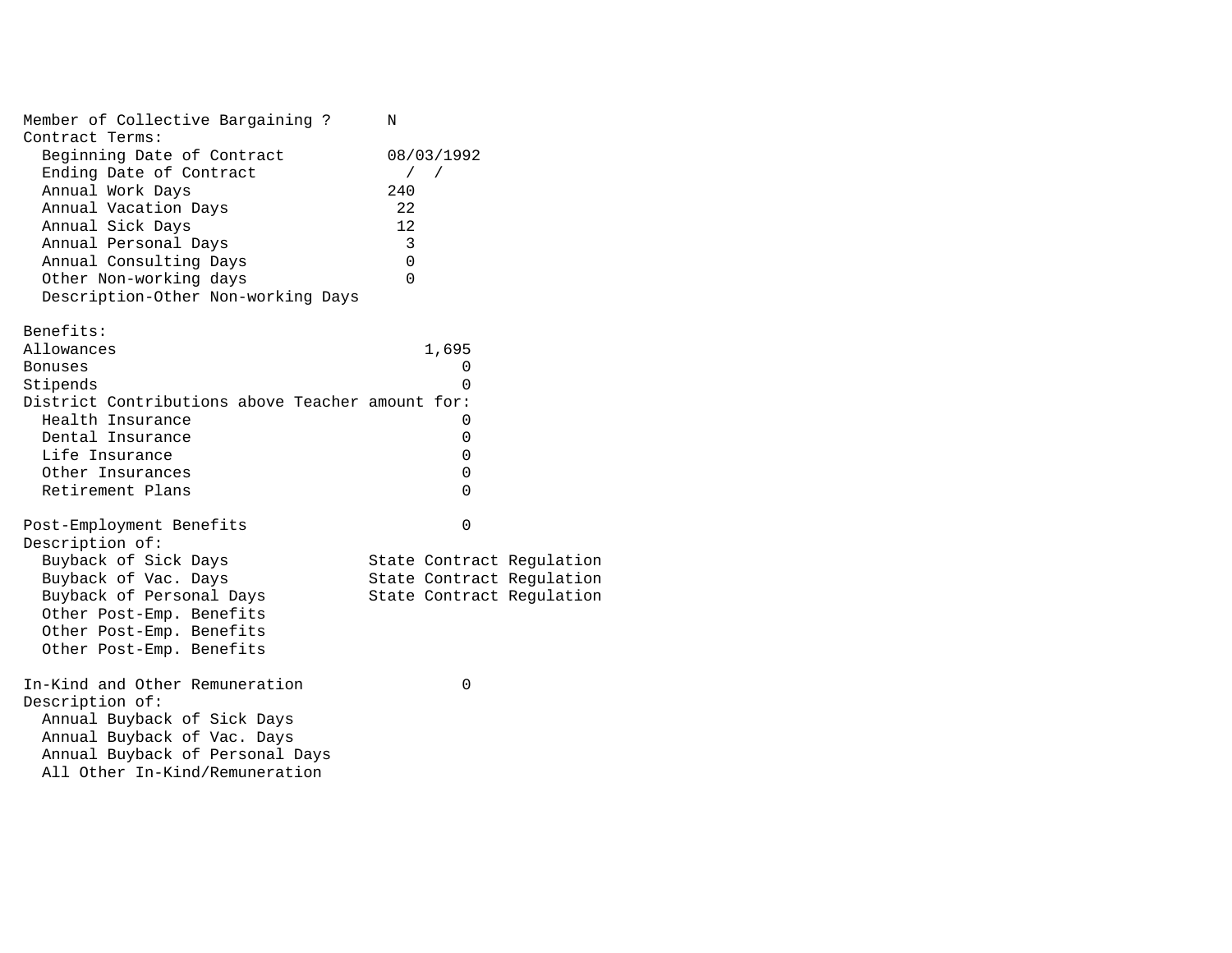| 17. Salaries and Benefits of Certain District Employees                                                                                                                                                   | ESSEX - CITY OF ORANGE TWP                                       |
|-----------------------------------------------------------------------------------------------------------------------------------------------------------------------------------------------------------|------------------------------------------------------------------|
| Name<br>Job Title                                                                                                                                                                                         | Ms. Belinda Smiley<br>Administrative Assistant                   |
| Base Annual Salary<br>FTE<br>Shared with Another District?<br>Member of Collective Bargaining ?<br>Contract Terms:<br>Beginning Date of Contract                                                          | 136,535<br>1.0<br>N<br>N<br>07/17/2000                           |
| Ending Date of Contract<br>Annual Work Days<br>Annual Vacation Days<br>Annual Sick Days<br>Annual Personal Days<br>Annual Consulting Days<br>Other Non-working days<br>Description-Other Non-working Days | $\left  \right $<br>240<br>22<br>12<br>3<br>$\Omega$<br>$\Omega$ |
| Benefits:<br>Allowances<br>Bonuses<br>Stipends<br>District Contributions above Teacher amount for:<br>Health Insurance<br>Dental Insurance<br>Life Insurance<br>Other Insurances<br>Retirement Plans      | 1,050<br>$\Omega$<br>U<br>0<br>0<br>0<br>0<br>0                  |
| Post-Employment Benefits<br>Description of:<br>Buyback of Sick Days                                                                                                                                       | 0<br>State Contract Regulation                                   |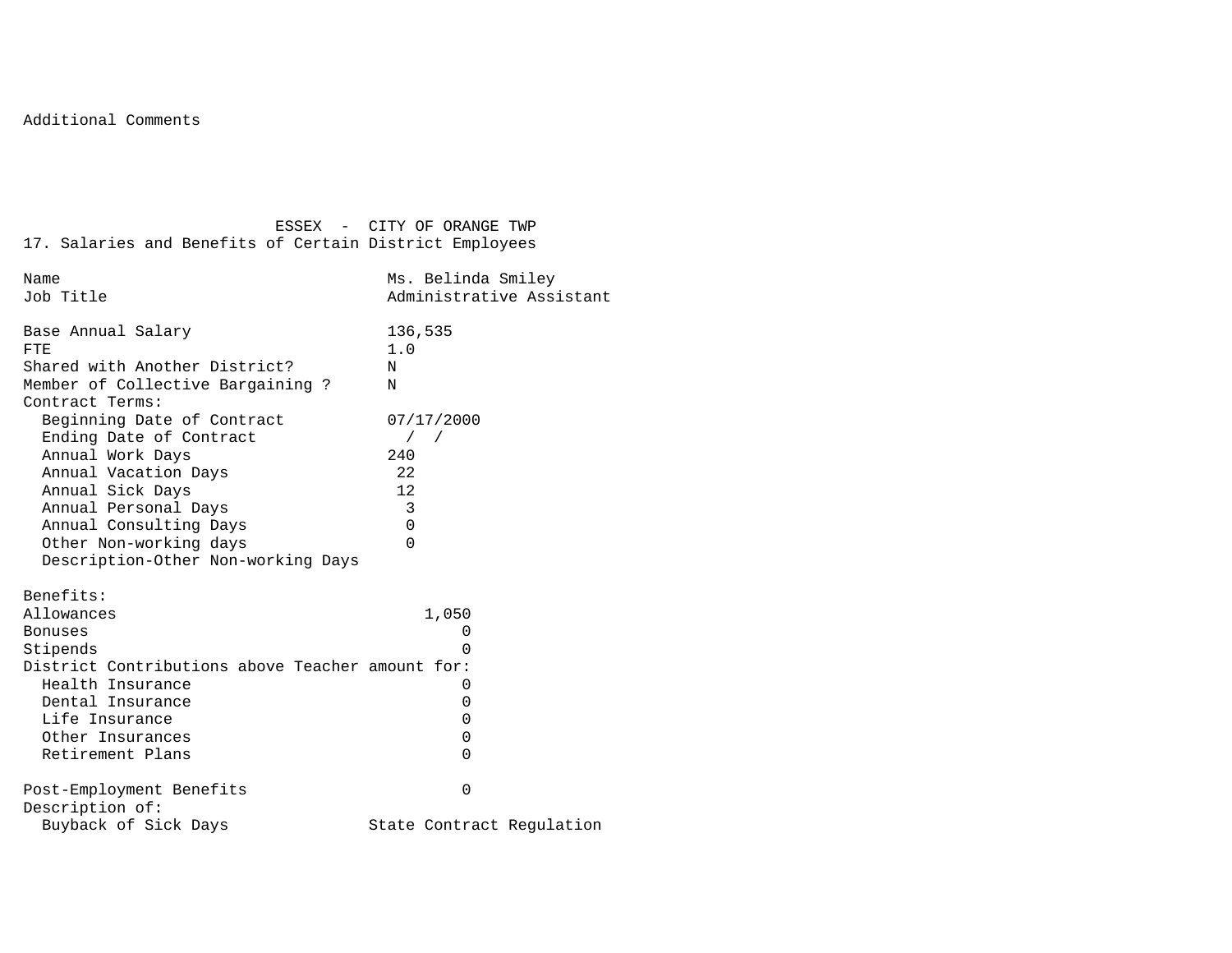Buyback of Vac. Days<br>Buyback of Personal Days<br>State Contract Regulation State Contract Regulation Other Post-Emp. Benefits Other Post-Emp. Benefits Other Post-Emp. Benefits In-Kind and Other Remuneration 0 Description of: Annual Buyback of Sick Days Annual Buyback of Vac. Days Annual Buyback of Personal Days All Other In-Kind/Remuneration

Additional Comments

| Name                               | Mr. Akindele Ayodele        |
|------------------------------------|-----------------------------|
| Job Title                          | Asst Business Administrator |
|                                    |                             |
| Base Annual Salary                 | 97,850                      |
| FTE.                               | 1.0                         |
| Shared with Another District?      | N                           |
| Member of Collective Bargaining ?  | N                           |
| Contract Terms:                    |                             |
| Beginning Date of Contract         | 12/09/2009                  |
| Ending Date of Contract            |                             |
| Annual Work Days                   | 240                         |
| Annual Vacation Days               | 22                          |
| Annual Sick Days                   | 12                          |
| Annual Personal Days               | 3                           |
| Annual Consulting Days             | 0                           |
| Other Non-working days             | O                           |
| Description-Other Non-working Days |                             |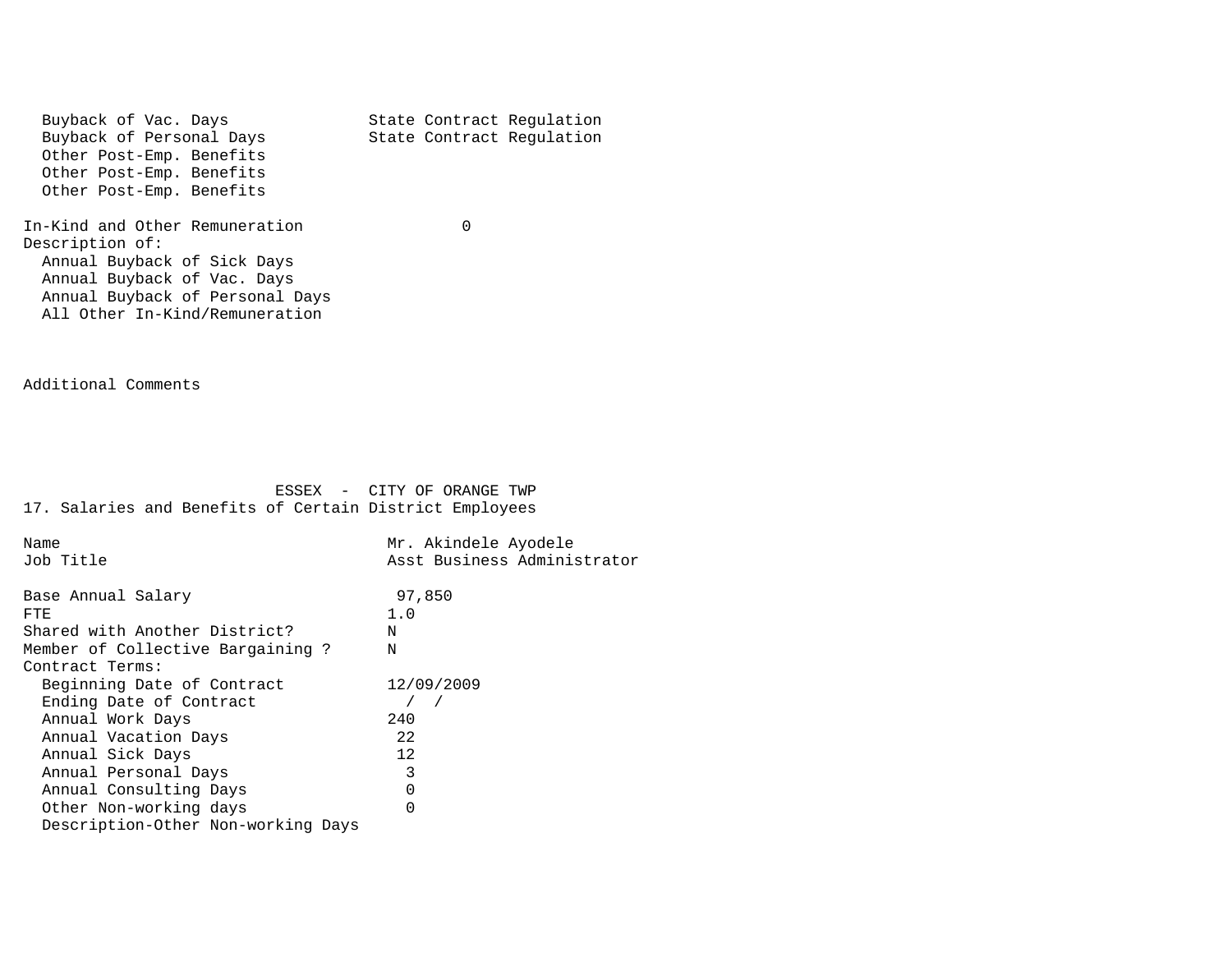| Benefits:                                        |          |
|--------------------------------------------------|----------|
| Allowances                                       | 0        |
| Bonuses                                          | 0        |
| Stipends                                         | O        |
| District Contributions above Teacher amount for: |          |
| Health Insurance                                 | 0        |
| Dental Insurance                                 | 0        |
|                                                  |          |
| Life Insurance                                   | 0        |
| Other Insurances                                 | 0        |
| Retirement Plans                                 | 0        |
|                                                  |          |
| Post-Employment Benefits                         | $\Omega$ |
| Description of:                                  |          |
| Buyback of Sick Days                             |          |
| Buyback of Vac. Days                             |          |
| Buyback of Personal Days                         |          |
| Other Post-Emp. Benefits                         |          |
| Other Post-Emp. Benefits                         |          |
| Other Post-Emp. Benefits                         |          |
|                                                  |          |
| In-Kind and Other Remuneration                   | ∩        |
| Description of:                                  |          |
| Annual Buyback of Sick Days                      |          |
| Annual Buyback of Vac. Days                      |          |
| Annual Buyback of Personal Days                  |          |
| All Other In-Kind/Remuneration                   |          |
|                                                  |          |
|                                                  |          |

Additional Comments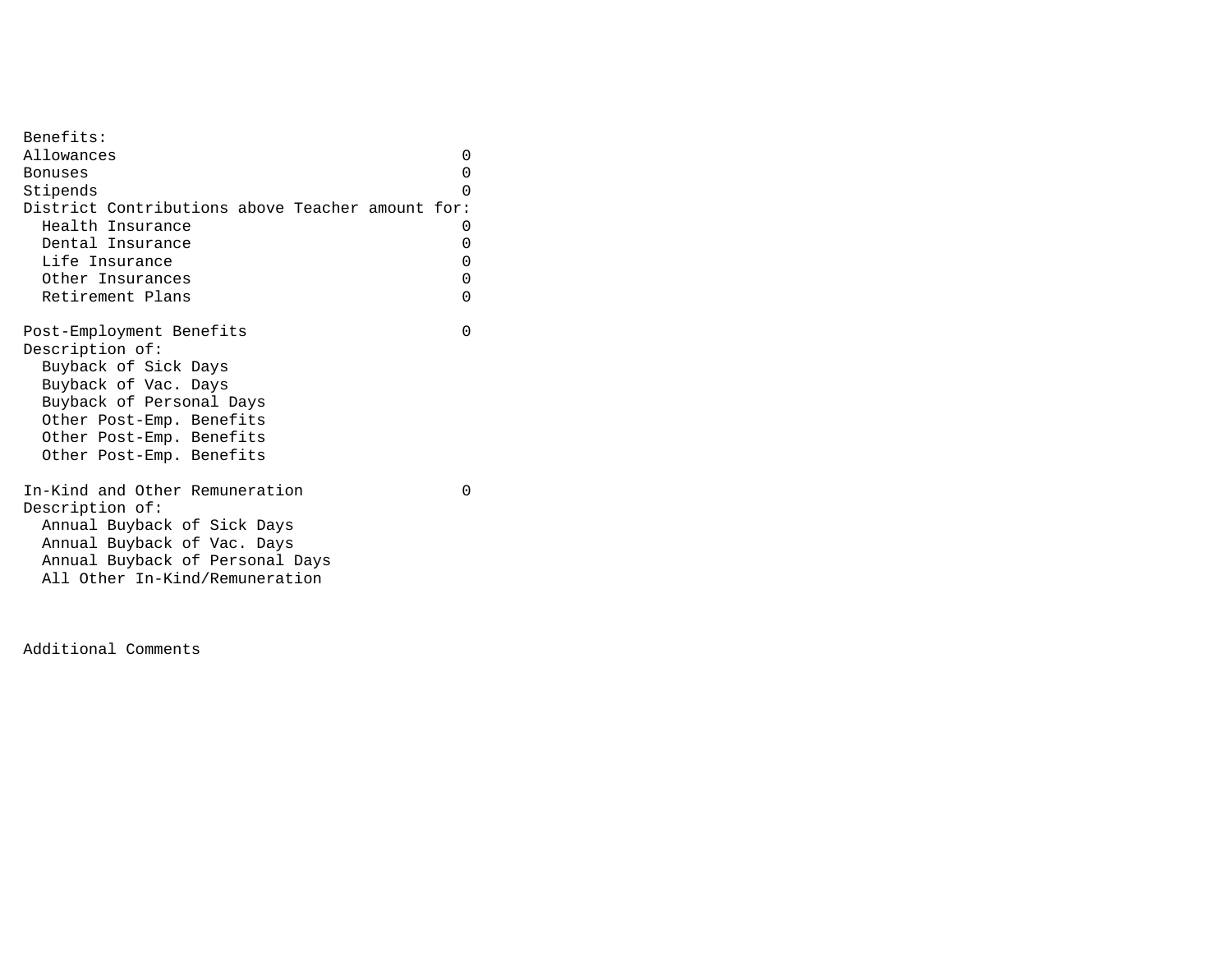| Name                                             | Mr. William Grenger       |
|--------------------------------------------------|---------------------------|
| Job Title                                        | Information Technology    |
|                                                  |                           |
| Base Annual Salary                               | 89,610                    |
| FTE                                              | 1.0                       |
| Shared with Another District?                    | N                         |
| Member of Collective Bargaining ?                | N                         |
| Contract Terms:                                  |                           |
| Beginning Date of Contract                       | 09/01/2009                |
| Ending Date of Contract                          | $\sqrt{2}$                |
| Annual Work Days                                 | 240                       |
| Annual Vacation Days                             | 22                        |
| Annual Sick Days                                 | 12.                       |
| Annual Personal Days                             | 3                         |
| Annual Consulting Days                           | $\Omega$                  |
| Other Non-working days                           | $\Omega$                  |
| Description-Other Non-working Days               |                           |
|                                                  |                           |
| Benefits:                                        |                           |
| Allowances                                       | 0                         |
| <b>Bonuses</b>                                   | 0                         |
| Stipends                                         | <sup>n</sup>              |
| District Contributions above Teacher amount for: |                           |
| Health Insurance                                 | 0                         |
| Dental Insurance                                 | 0                         |
| Life Insurance                                   | 0                         |
| Other Insurances                                 | 0                         |
| Retirement Plans                                 | $\Omega$                  |
|                                                  |                           |
| Post-Employment Benefits                         | $\Omega$                  |
| Description of:                                  |                           |
| Buyback of Sick Days                             | State Contract Regulation |
| Buyback of Vac. Days                             |                           |
| Buyback of Personal Days                         |                           |
| Other Post-Emp. Benefits                         |                           |
| Other Post-Emp. Benefits                         |                           |
| Other Post-Emp. Benefits                         |                           |
|                                                  |                           |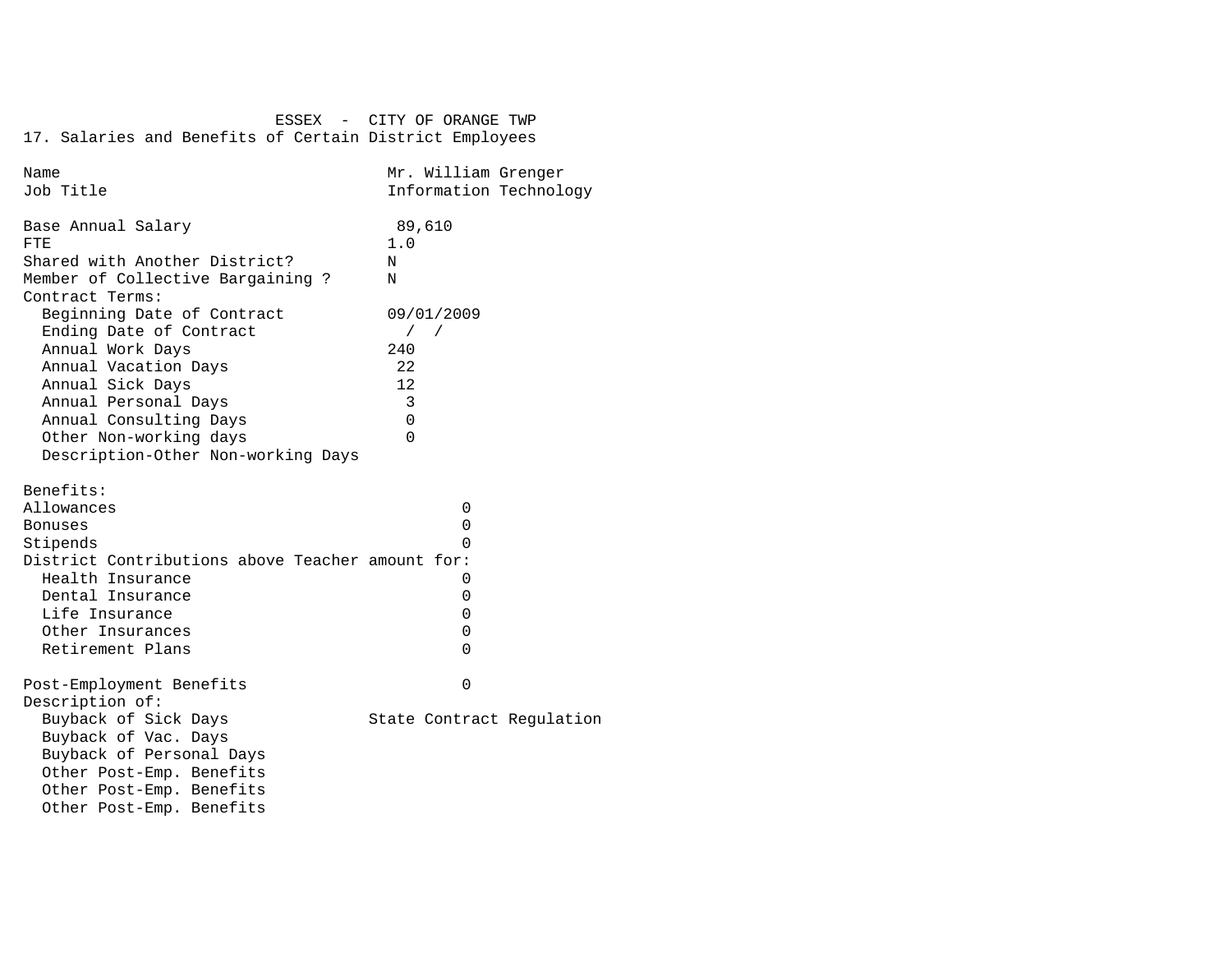In-Kind and Other Remuneration 0 Description of: Annual Buyback of Sick Days Annual Buyback of Vac. Days Annual Buyback of Personal Days All Other In-Kind/Remuneration

Additional Comments

| Name                                             | Mr. Rodney West        |
|--------------------------------------------------|------------------------|
| Job Title                                        | Information Technology |
|                                                  |                        |
| Base Annual Salary                               | 90,640                 |
| FTE                                              | 1.0                    |
| Shared with Another District?                    | N                      |
| Member of Collective Bargaining ?                | N                      |
| Contract Terms:                                  |                        |
| Beginning Date of Contract                       | 09/01/2009             |
| Ending Date of Contract                          | $\sqrt{2}$             |
| Annual Work Days                                 | 240                    |
| Annual Vacation Days                             | 22                     |
| Annual Sick Days                                 | 12.                    |
| Annual Personal Days                             | 3                      |
| Annual Consulting Days                           | $\Omega$               |
| Other Non-working days                           | $\Omega$               |
| Description-Other Non-working Days               |                        |
|                                                  |                        |
| Benefits:                                        |                        |
| Allowances                                       | 0                      |
| <b>Bonuses</b>                                   | 0                      |
| Stipends                                         | U                      |
| District Contributions above Teacher amount for: |                        |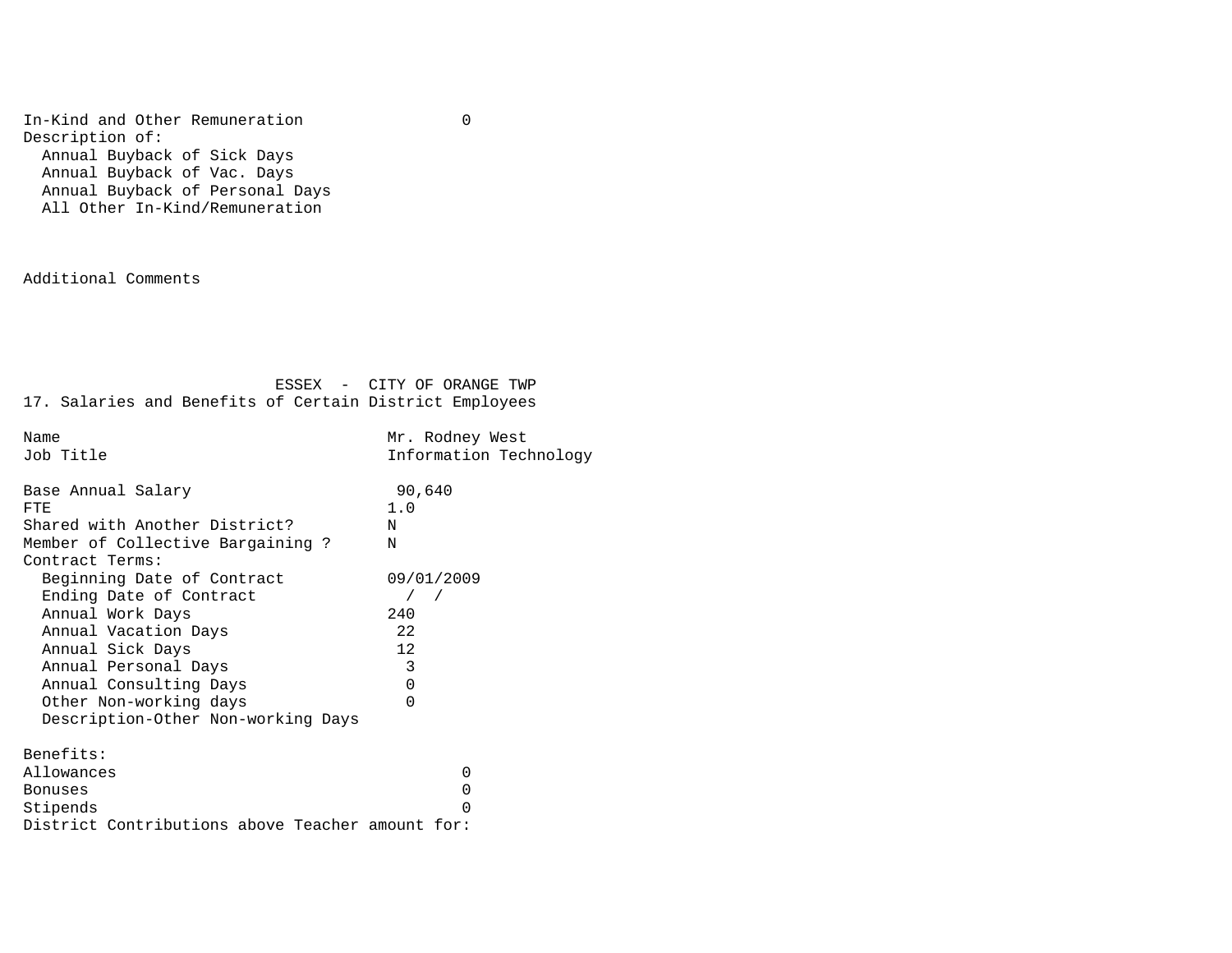| Health Insurance<br>Dental Insurance<br>Life Insurance<br>Other Insurances<br>Retirement Plans                                                                                       | 0<br>0<br>0<br>0<br>0                                                               |
|--------------------------------------------------------------------------------------------------------------------------------------------------------------------------------------|-------------------------------------------------------------------------------------|
| Post-Employment Benefits<br>Description of:                                                                                                                                          | $\Omega$                                                                            |
| Buyback of Sick Days<br>Buyback of Vac. Days<br>Buyback of Personal Days<br>Other Post-Emp. Benefits<br>Other Post-Emp. Benefits<br>Other Post-Emp. Benefits                         | State Contract Regulation<br>State Contract Regulation<br>State Contract Regulation |
| In-Kind and Other Remuneration<br>Description of:<br>Annual Buyback of Sick Days<br>Annual Buyback of Vac. Days<br>Annual Buyback of Personal Days<br>All Other In-Kind/Remuneration | $\Omega$                                                                            |
| Additional Comments                                                                                                                                                                  |                                                                                     |
| 17. Salaries and Benefits of Certain District Employees                                                                                                                              | ESSEX - CITY OF ORANGE TWP                                                          |
| Name<br>Job Title                                                                                                                                                                    | Mr. Anthony Moffitt<br>Information Technology                                       |
| Base Annual Salary<br>FTF.<br>Shared with Another District?<br>Member of Collective Bargaining ?<br>Contract Terms:                                                                  | 80,340<br>1.0<br>Ν<br>Ν                                                             |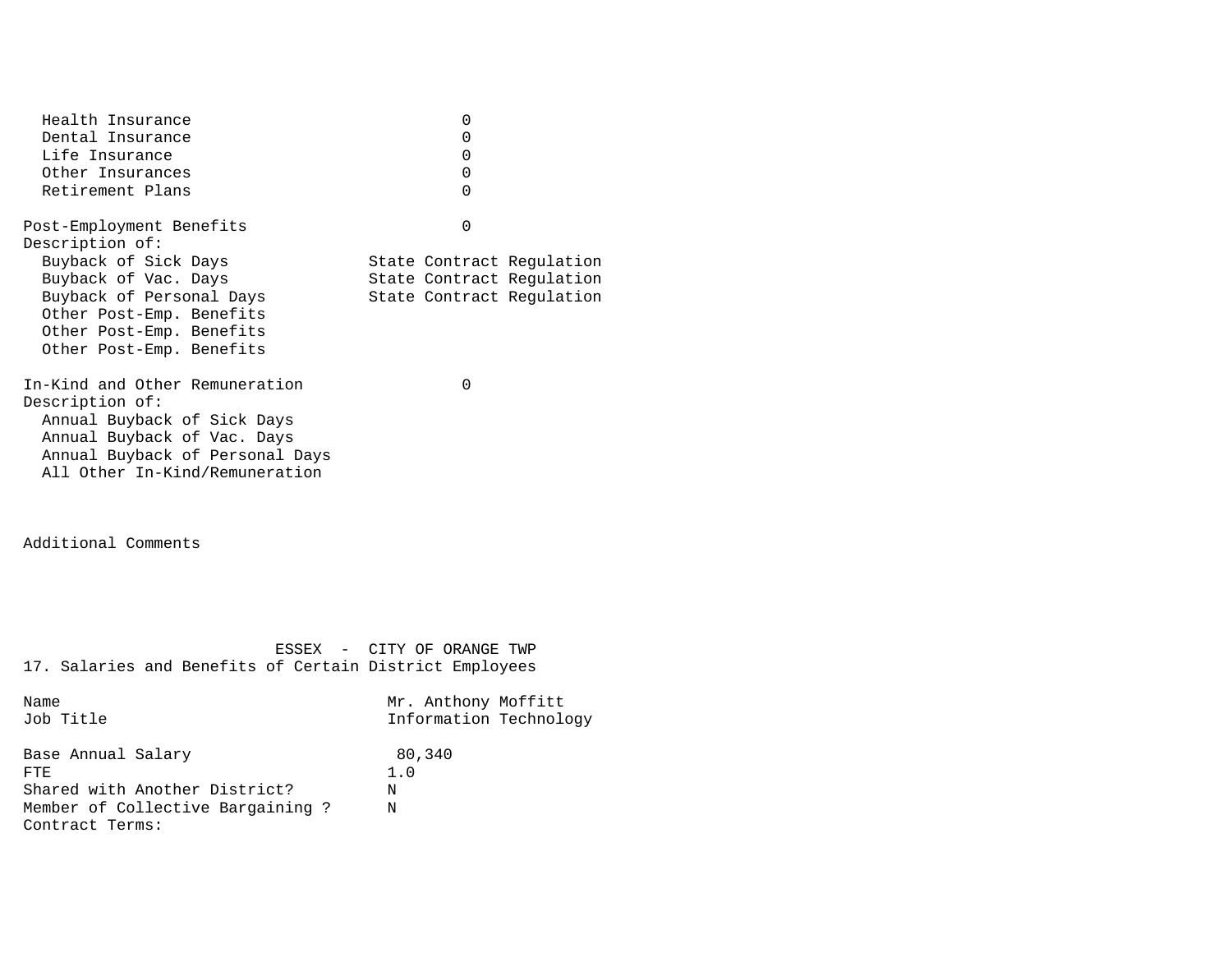| Beginning Date of Contract                       | 11/11/2009                |
|--------------------------------------------------|---------------------------|
| Ending Date of Contract                          | $\sqrt{2}$<br>$\sqrt{2}$  |
| Annual Work Days                                 | 240                       |
| Annual Vacation Days                             | 22                        |
| Annual Sick Days                                 | 12                        |
| Annual Personal Days                             | 3                         |
| Annual Consulting Days                           | 0                         |
| Other Non-working days                           | $\Omega$                  |
| Description-Other Non-working Days               |                           |
| Benefits:                                        |                           |
| Allowances                                       | 0                         |
| <b>Bonuses</b>                                   | 0                         |
| Stipends                                         | 0                         |
| District Contributions above Teacher amount for: |                           |
| Health Insurance                                 | 0                         |
| Dental Insurance                                 | 0                         |
| Life Insurance                                   | $\Omega$                  |
| Other Insurances                                 | 0                         |
| Retirement Plans                                 | $\Omega$                  |
| Post-Employment Benefits                         | $\Omega$                  |
| Description of:                                  |                           |
| Buyback of Sick Days                             | State Contract Regulation |
| Buyback of Vac. Days                             | State Contract Regulation |
| Buyback of Personal Days                         | State Contract Regulation |
| Other Post-Emp. Benefits                         |                           |
| Other Post-Emp. Benefits                         |                           |
| Other Post-Emp. Benefits                         |                           |
| In-Kind and Other Remuneration                   | 0                         |
| Description of:                                  |                           |
| Annual Buyback of Sick Days                      |                           |
| Annual Buyback of Vac. Days                      |                           |
| Annual Buyback of Personal Days                  |                           |
|                                                  |                           |

Additional Comments